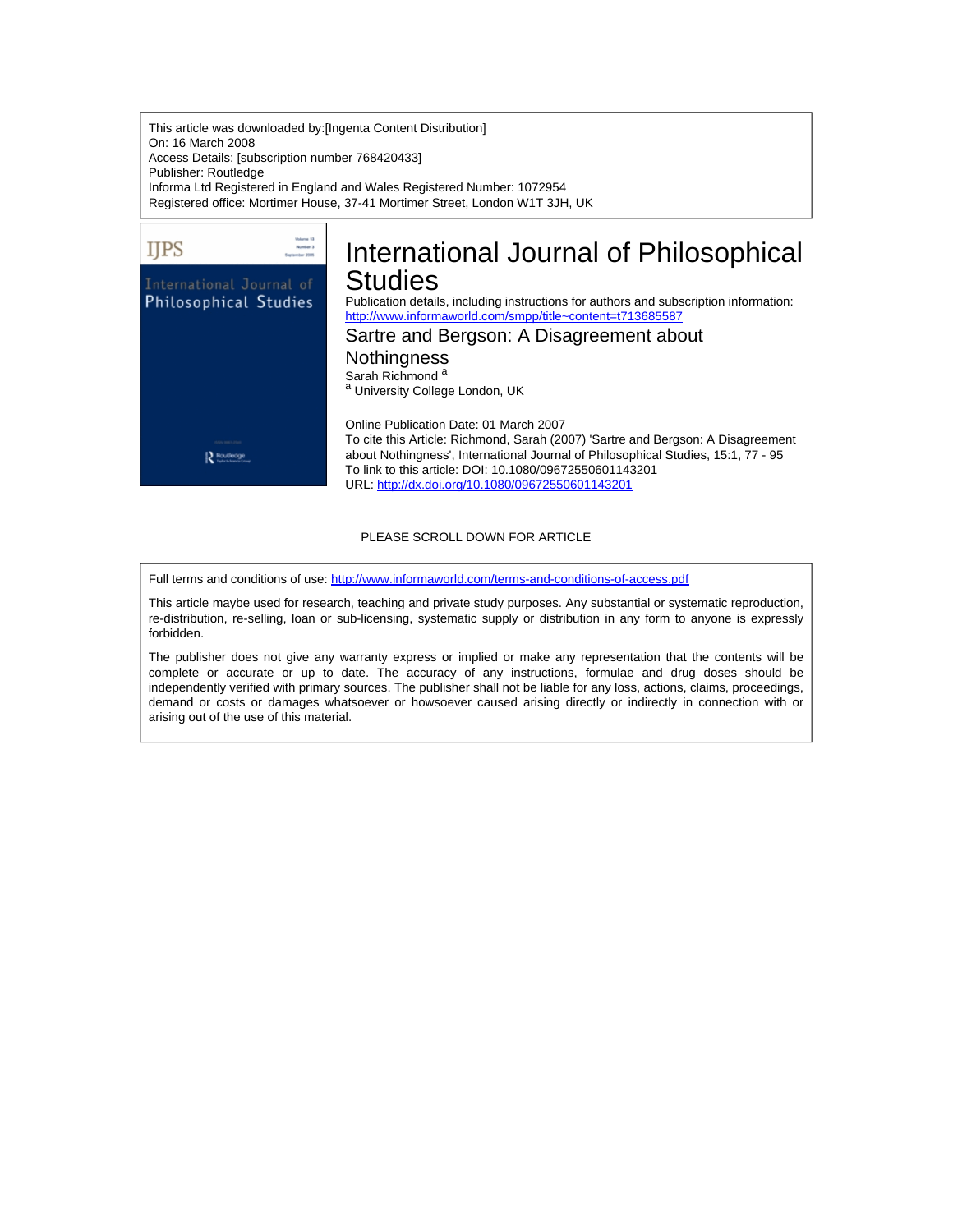

# Sartre and Bergson: A Disagreement about Nothingness

# *Sarah Richmond*

### **Abstract**

Henri Bergson's philosophy, which Sartre studied as a student, had a profound but largely neglected influence on his thinking. In this paper I focus on the new light that recognition of this influence throws on Sartre's central argument about the relationship between negation and nothingness in his *Being and Nothingness*. Sartre's argument is in part a response to Bergson's dismissive, eliminativist account of nothingness in *Creative Evolution* (1907): the objections to the concept of nothingness with which Sartre engages are precisely those raised by Bergson. Even if Sartre's account of nothingness in its entirety is found to be flawed, I argue that the points he makes specifically against Bergson are powerful.

My discussion concludes with a brief examination of the wider philosophical background to Sartre's and Bergson's discussion of nothingness: here I point to some important aspects of Sartre's early philosophy, including some features of his conception of nothingness, that may testify to Bergson's positive influence on his thought.

**Keywords:** nothingness; negation; being; Sartre; Bergson

# **§1 Introduction**

Sartre's remarkable capacity to absorb and transform the ideas of other philosophers has often been noticed. The standard presentation of his early philosophy, as inaugurating a distinctive 'existentialist' turn within the phenomenological tradition, implicitly acknowledges this capacity. However, the attention paid to these many influences on his thinking has been uneven, and the impact of Henri Bergson in particular has been underestimated, especially within the Anglophone literature.

Part of the reason for this must lie in the fact that Sartre himself, especially in his best-known philosophical writings of the period leading up to and including *Being and Nothingness*(hereafter *BN*), refers most frequently to Husserl, Hegel and Heidegger. The early phenomenological writings are presented as attempts to apply (a corrected version of) Husserl's method within the study of the emotions, imagination and the self, and, in *BN*, the

> *International Journal of Philosophical Studies* ISSN 0967–2559 print 1466–4542 online © 2007 Taylor & Francis http://www.tandf.co.uk/journals DOI: 10.1080/09672550601143201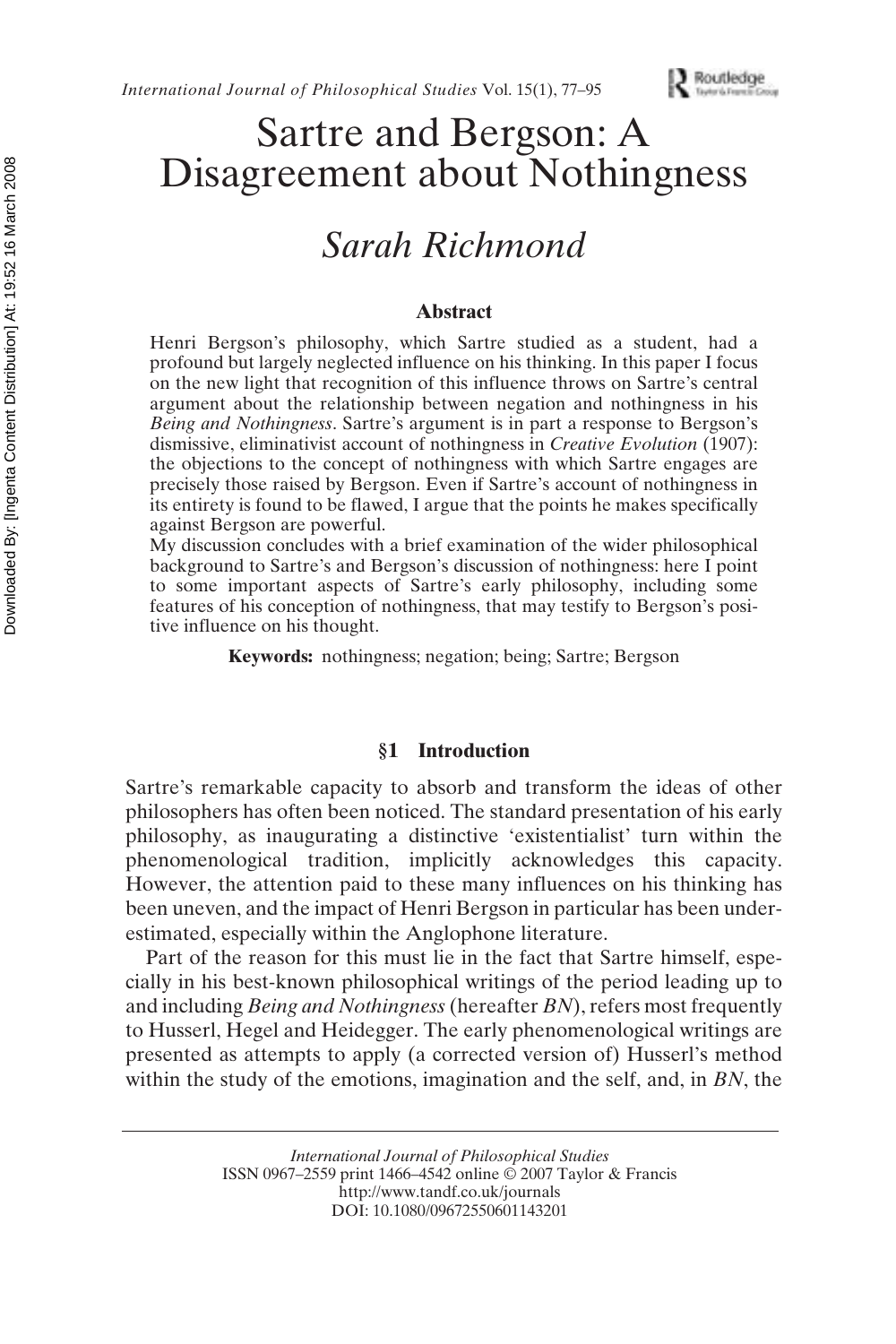huge impact of Heidegger's ontological orientation is obvious. As the precursors in relation to whom Sartre most often explicitly contrasts his position in *BN* are these 'three Hs', it is perhaps not surprising that many commentators have allowed their historical understanding of Sartre's thinking to be correspondingly defined. (An example of a study explicitly restricted to the 'three Hs' is Schroeder's (1984) comparative account of Sartre's theory of intersubjectivity, entitled *Sartre and his Predecessors*.)

Nonetheless, although Sartre may refer to Bergson less often, he engages with his thinking repeatedly. In particular, the long chapter devoted to Bergson's theory of images in Sartre's first book about the imagination (Sartre, 1962, first published in 1936) shows the seriousness with which Sartre took him on as a rival in this area. Moreover, in an interview given in 1975, Sartre acknowledges the importance of Bergson in generating his interest in philosophy when he was a young man. In his last year at school, Sartre tells us, a new teacher took over the philosophy class and set the pupils an essay topic that required them to read Bergson. As Sartre later remembered it, Bergson's *Essai sur les données immédiates de la conscience* was the work that inspired his desire to study philosophy (Sartre, 1975: p. 6).

Another probable reason for the neglect of Bergson's influence is his current philosophical insignificance, especially outside France. French commentators, whose philosophical education includes Bergson, have shown a far greater awareness of his impact on Sartre. Francis Jeanson's early study of Sartre (first published in 1947) shows how many of Sartre's views were developed in opposition to Bergson's, and Descombes' later survey of twentieth-century French philosophy recognizes Bergson as an immensely important figure for the generation of French philosophers that included Sartre to overcome (Jeanson, 1980; Descombes, 1980). More recently still, Bernard-Henri Lévy devotes several pages in his study of Sartre to the neglected influence of Bergson, lists the numerous respects in which Sartre may be considered a 'Bergsonian', and suggests that a 'retrospective illusion' may have led commentators to attribute many key Sartrean ideas that might have been (at least in part) inspired by Bergson to the influence of Heidegger (Lévy, 2003: pp. 102–11).

In this paper I do not try to encompass the large topic, deserving booklength treatment, of Bergson's philosophical influence on Sartre overall. Instead, I propose to focus on one particular, but important, instance of Sartre's engagement with Bergson's thought, in a crucial section of *BN*. The section, entitled 'Negations', contains Sartre's much-cited example of waiting for Pierre in a café: its aim is to establish that negation has its origin in nothingness, rather than the other way round. Although Sartre mentions Bergson towards the end of the section (p. 11), he does not name him as the advocate of the position he is arguing against. Yet, I claim, Bergson is the implicit target of many of Sartre's points, and reading the passage with this in mind throws new light on it.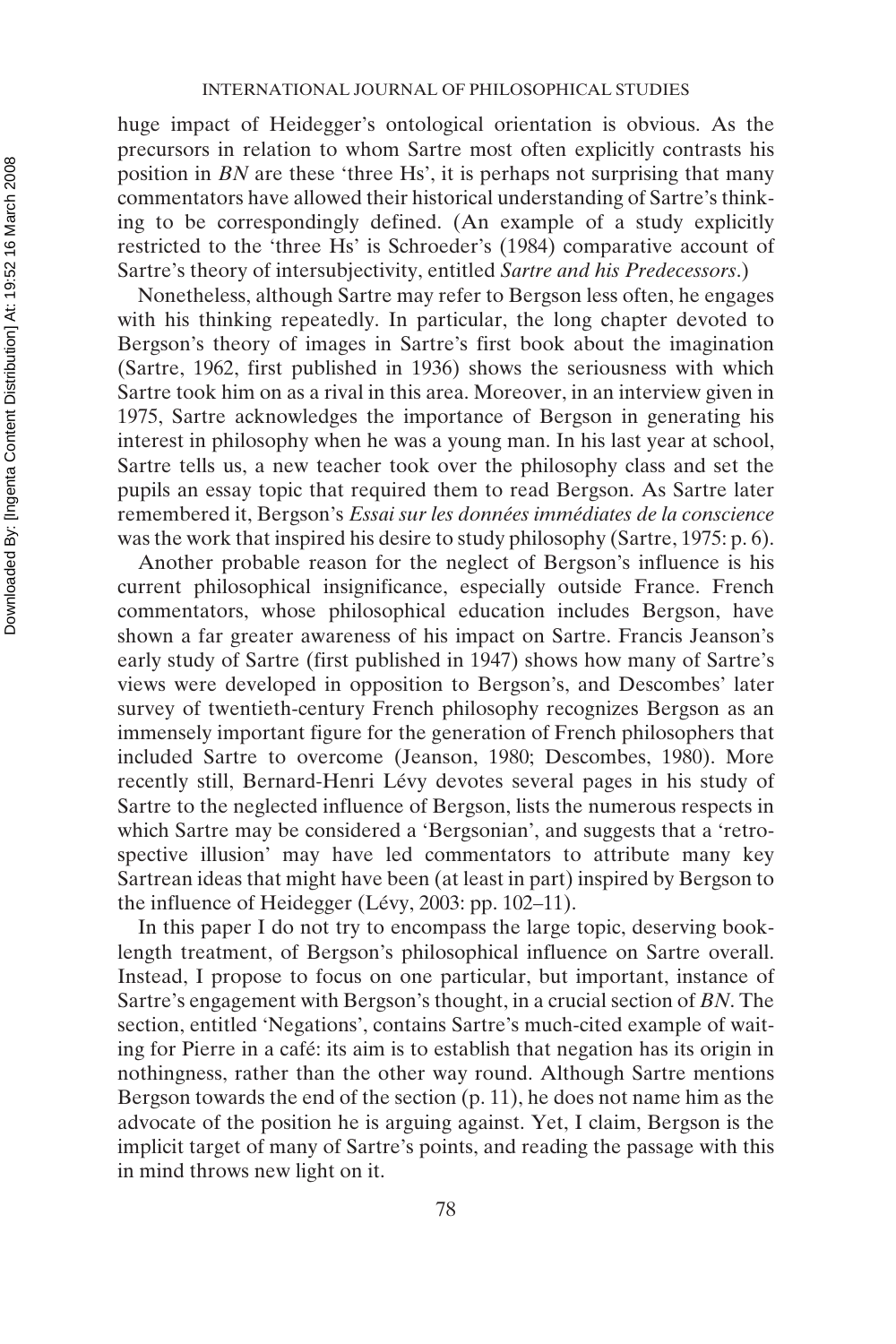Chapter IV of Bergson's *Creative Evolution* (first published in 1907) is devoted in large part to a discussion of 'the idea of nothingness'. (In the original French this is 'l'idée du néant': Bergson and Sartre, then, both use the same term, *néant*. This needs to be noted, as the English translation of *Creative Evolution*, which often renders *le néant* as 'the nought', can mislead one into thinking that Bergson's terminology here is different from Sartre's.) Bergson aims to discredit the idea of nothingness as ill-founded and illusory, and describes at great length how this illusion arises. As far as I am aware, there is no explicit record that Sartre had read this chapter, but we do know – from a reference in Sartre's earlier brief discussion of nothingness in *The Imaginary* – that he knew of Bergson's 'analyses', as he puts it, of nothingness, and although he does not provide a bibliographical source, it seems safe to assume that Sartre meant the discussion in *Creative Evolution*. 1

In reconstructing this debate between Bergson and Sartre, I have two main aims. First, by demonstrating the influence of Bergson on this famous passage in *BN*, to record a little-noticed influence within the history of philosophy. Second, to examine the arguments about nothingness that Sartre advances in this passage within this new light. Sartre's concept of nothingness is controversial, and many commentators, including sympathetic ones, have found fault with it. A common complaint (voiced as early as 1945 by A. J. Ayer) is that Sartre uses the term 'nothingness' in different senses at different places, moving surreptitiously – or by means of a pun – from its everyday meaning to an unacceptable reification of the notion, whereby 'nothingness' comes to refer, after all, to something (Ayer, 1945; Plantinga, 1958). I do not believe that Sartre can be adequately defended against this criticism (although of course it is always possible to claim – unsustainably, in my view – that the points in the text where Sartre incurs it are unimportant, and may be overlooked as moments of rhetorical excess).2 But my concern in this paper is not to attempt a comprehensive defence of Sartre's account of nothingness but, rather, to examine the points he develops against Bergson's reductive account of it. Even if Sartre's concept of nothingness and the use he tries to make of it are ultimately unsatisfactory, his resistance to Bergson is powerful.<sup>3</sup>

Sartre's far-reaching ambitions for the concept of nothingness require him to rescue it from Bergson's dismissive treatment: his motivation in this exchange is clear. Bergson's purpose in dismissing the concept is to remove a potential obstacle to acceptance of his own account of reality. Some examination of these respective philosophical and strategic contexts is required. I briefly examine this larger philosophical perspective at the end of the paper, where some important convergences of Sartre's thinking with Bergson's are noted (§4). First, though, a look at the details of Bergson's discussion of the idea of nothingness (§2), and the arguments with which Sartre replies to it (§3).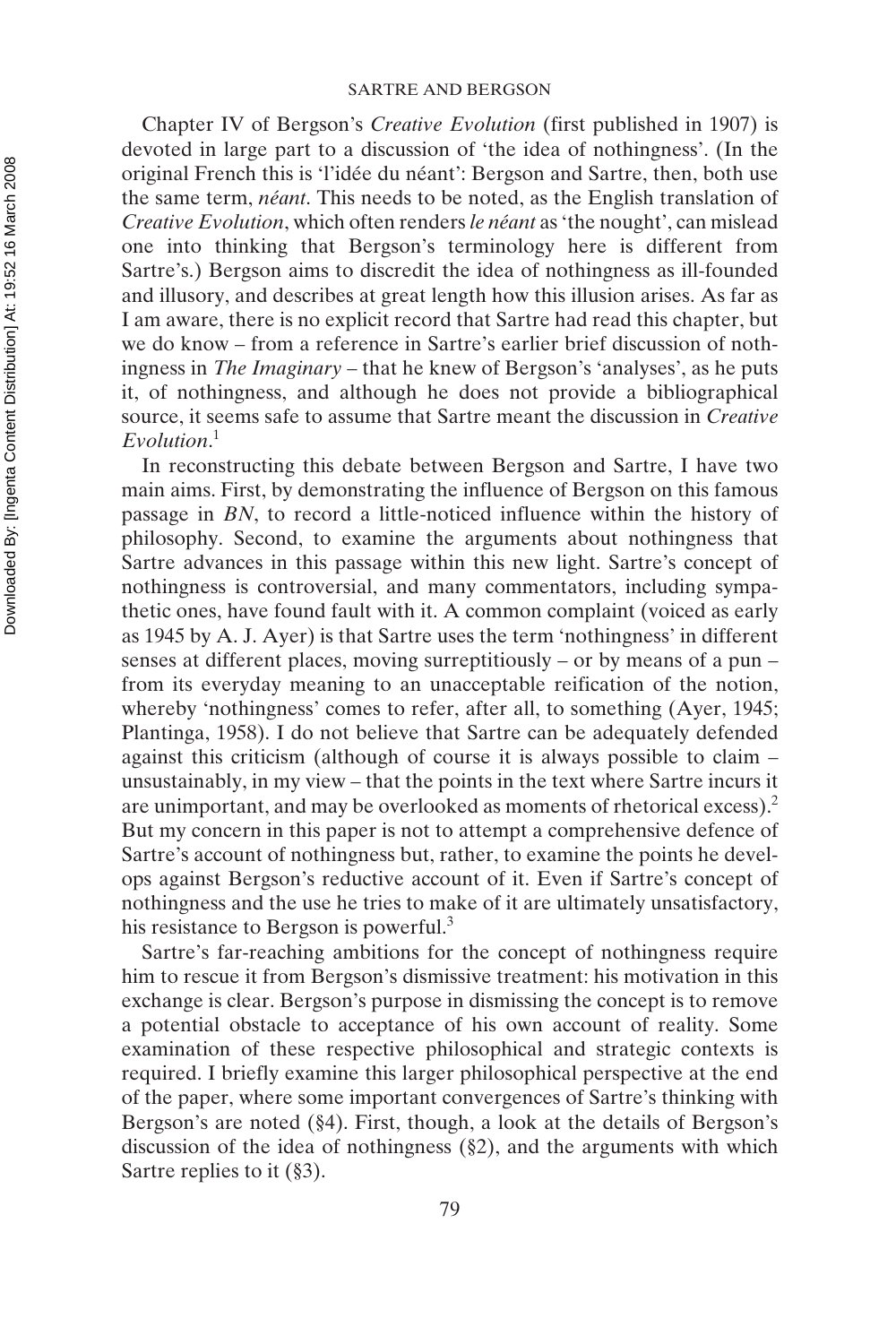#### **§2 Bergson's Analysis of the Idea of Nothingness**

In chapter IV of *Creative Evolution*, Bergson aims to expose two entrenched philosophical illusions that have, he suggests, impeded the correct understanding of reality. Both illusions are said to arise in the same way: the intellect borrows an outlook appropriate for practical matters and misapplies it to theoretical questions: 'we import into speculation a procedure made for practice' (Bergson, 1998: p. 273). The cost of this illicit transfer is high: we are misled by it into taking seriously theoretical questions that are deeply confused, such as 'Why is there order, and not disorder, in things?' and 'Why is there something rather than nothing?' (Bergson, 1998: pp. 274–6).

The illusion whose analysis dominates the chapter is 'The Idea of "Nothing"'. Bergson argues that philosophers have made illegitimate use of this idea, taking it from contexts in which it has a particular, relative meaning and using it, instead, in an absolute sense. According to Bergson, this move obscures the dependence of negative experience and judgement on positive or affirmative ones. Bergson's strategy is to examine, exhaustively, the various ways by which philosophers have represented the idea of nothingness to themselves, and to argue, against each in turn, that error is involved.

In the first place, Bergson argues that we cannot represent 'Nothing' by means of an *image*: if we try, we find that all we are in fact representing to ourselves is some particular 'suppression': for example, we may demonstrate to ourselves the suppression of a current sensation. But this, Bergson argues, is not the same as an experience of absolute annihilation, because '[a]t the very instant that my consciousness is extinguished, another consciousness lights up … it had arisen the instant before in order to witness the extinction of the first' (Bergson, 1998: p. 278). Bergson seems to be suggesting here that the idea of 'consciousness-of-nothingness' involves a contradiction in terms, like that involved in experiencing one's own being dead.

Nor can we, Bergson continues, *conceive* of nothingness. In trying to do so, he claims, we commit a type of compositional fallacy, by illegitimately moving from the idea of the annihilation of some *particular* thing to the idea of nothingness (the annihilation of everything) *per se*. But every instance of 'particular' annihilation includes the existence of something *instead* of the annihilated object: our idea of something as non-existent or absent always implicitly includes the idea of the existence of what is there in its place (or, if no object has taken its place, of the *empty* place – 'limited by precise outlines' (Bergson, 1998: p. 281) – where it was formerly located). That is why the move from particular to general is invalid, because it fails to preserve the element of (existence-presupposing) *substitution* that is ineliminable from the particular case: 'An idea constructed by the mind is an idea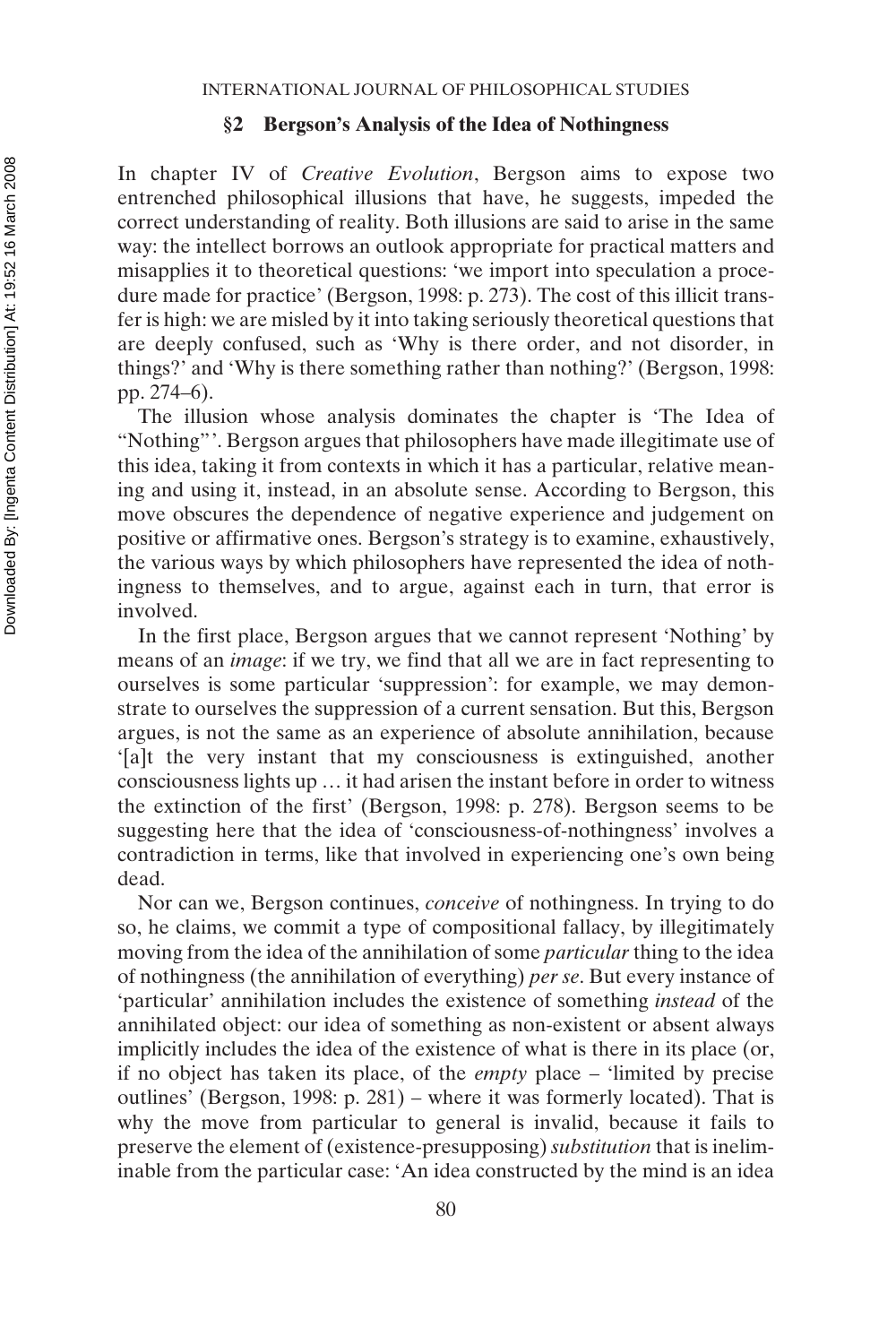only if its pieces are capable of coexisting; it is reduced to a mere word if the elements that we bring together to compose it are driven away as fast as we assemble them' (Bergson, 1998: p. 280).

Bergson provides an interesting analysis of the experience of particular annihilation (or 'partial nothingness', as he also calls it (Bergson, 1998: p. 282)). He claims that a creature whose experience was limited to the present could never form the idea of absence: 'There is absence only for a being capable of remembering and expecting. He remembered an object, and perhaps expected to encounter it again; he finds another, and he expresses the disappointment of his expectation … by saying that … he encounters "nothing"' (Bergson, 1998: p. 281). The practical context in which these experiences arise leads Bergson to claim that part of the function of utterances that contain the words 'nought' or 'void' is to express the *feeling* (of disappointment, say) with which the subject reacts to the reality he apprehends. The idea of annihilation or partial nothingness involves the combination of these time-spanning elements of experience: 'The idea implies on the subjective side a preference, on the objective side a substitution, and is nothing else but a combination of, or rather an interference between, this feeling of preference and this idea of substitution' (Bergson, 1998: p. 282).

Bergson imagines an opponent accusing him of limiting, with these 'representations' of annihilation in terms of operations upon objects, the ways in which we can think about the non-existent. Perhaps, such an opponent might argue, with the aid of the 'pure understanding', we can think the non-existence of A *formally*, without needing to represent it in terms applicable to objects that exist in space and time. In reply, Bergson appeals first to Kant's famous criticism of the ontological argument, in which Kant denies that we can represent any object without representing it as existent: 'the representation of the existence of the object is inseparable from the representation of the object, and indeed is one with it' (Bergson, 1998: p. 285). From this it follows that to think of A's non-existence involves a step *beyond* thinking of it as existent. In fact, Bergson claims, the thought of A's non-existence is necessarily indirect: it amounts to thinking of A as having merely *possible* existence, rather than actual existence – and this requires, he says, that one think of actual existence as 'excluding' it.

Bergson then considers another claim that an opponent might make: that negation, understood as a function that can be applied to an idea, is symmetrical with affirmation: 'negation, like affirmation, would have the power of creating ideas, with this sole difference that they would be negative ideas'. Again, Bergson's disagreement rests on his claim that negation is less basic, and more complex, than affirmation. Here he introduces the interesting idea that negation has a social and pedagogical character, by virtue of its corrective or admonitory role: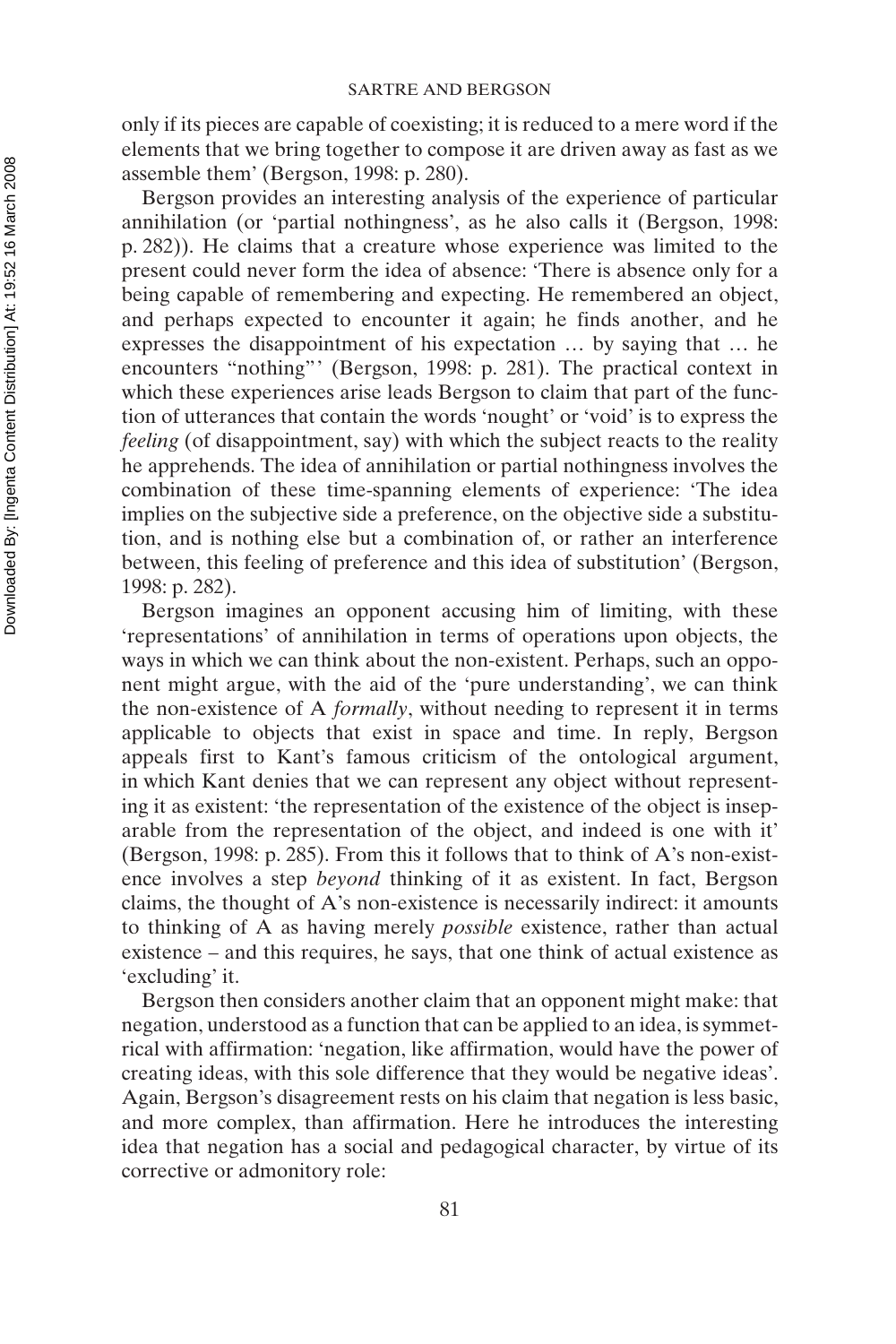The proposition, 'This table is not white', implies that you might believe it white, that you did believe it such, or that I was going to believe it such. I warn you or myself that this judgment is to be replaced by another (which, it is true, I leave undetermined). Thus, while affirmation bears directly on the thing, negation aims at the thing only indirectly, through an interposed affirmation.

(Bergson, 1998: p. 288)

In short, negation is 'an affirmation of the second degree'.<sup>4</sup> Negation, although complex in this way, is not 'a complete act of the mind' (Bergson, 1998: p. 287). It does not serve to record just how things *are*, but rather that they are not as they were (or might have been) *thought to be*, and this detour via how things were (or might have been) *represented* by someone leaves the nature of reality 'undetermined'.

Bergson suggests that one might be misled into believing negation and affirmation to be symmetrical by the fact that both are expressed in propositions that employ the 'artificially created' concepts of a language: within this conventional framework it may appear that negative judgements are no less directly descriptive of reality, and no less 'social', than affirmative ones. From this point of view, he concedes, the symmetry claim appears correct. Yet he insists that analysis at this level is superficial, 'the symmetry altogether external' (Bergson, 1998: p. 292); to appreciate this, one must consider how the intellect functions or would function in isolation from the contribution of language.

Suppose language fallen into disuse, society dissolved, every intellectual initiative, every faculty of self-reflection and self-judgement atrophied in man: the dampness of the ground will subsist none the less, capable of inscribing itself automatically in sensation and of sending a vague idea to the deadened intellect. The intellect will still affirm, in implicit terms.

(Bergson, 1998: p. 292)

This obviously problematic appeal to a supposedly primitive form of intellectual human life (where society is absent) is supposed to support, yet again, Bergson's claim that negation has no immediate grounding in reality, but involves a 'subjective' point of view that can be sustained only by beings with sophisticated faculties (of memory, for example), and that its use is primarily social. Bergson does not give a satisfactory explanation of the relevance of this appeal to a counterfactual 'pre-linguistic' human reality, but it is noteworthy again that he has a greater sense than Sartre that there may be a linguistic dimension to the understanding of negation that requires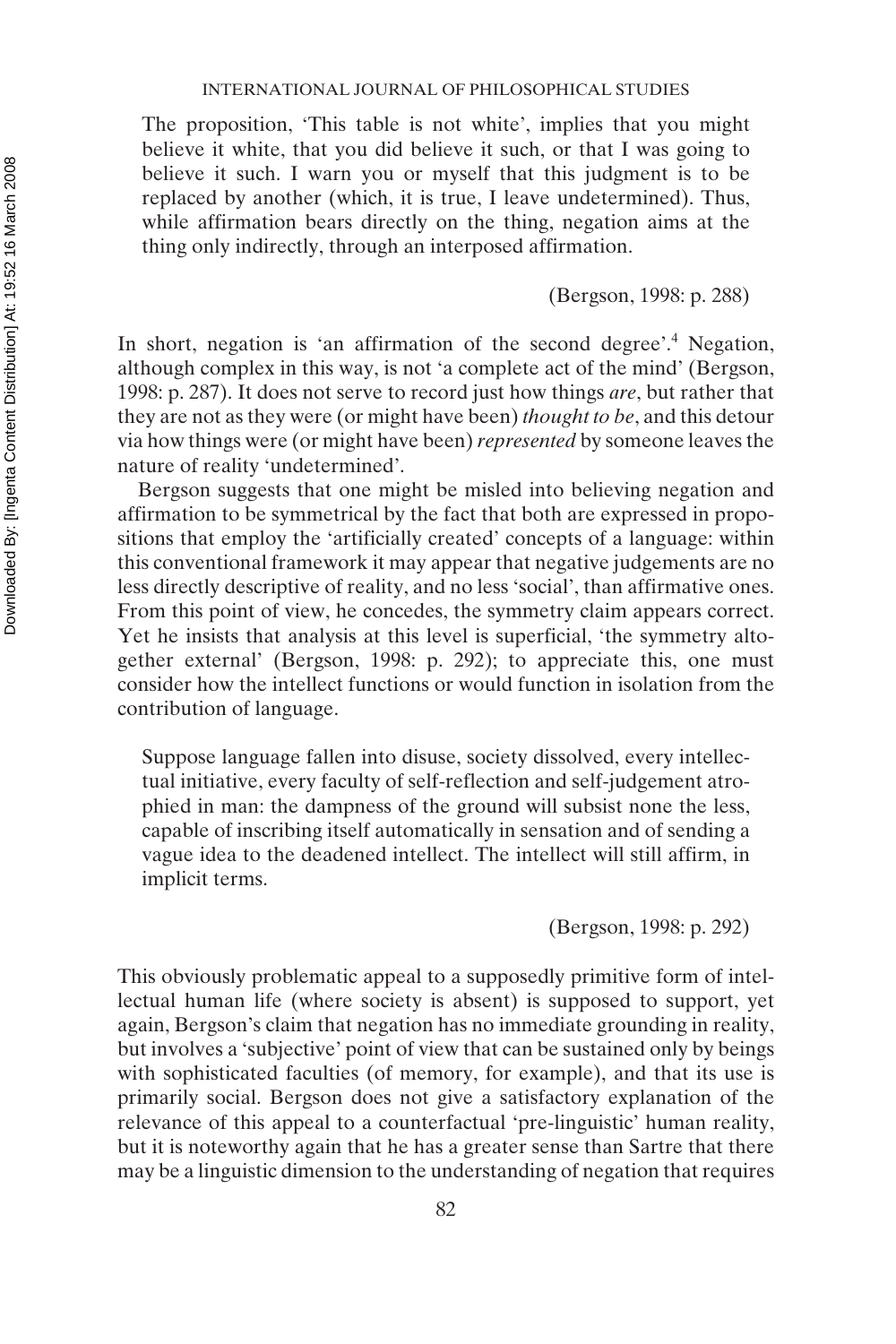its own level of analysis. (For Sartre, 'language' belongs to the domain of intersubjectivity: it falls within the topic of being-for-others, which is not treated until Part III of *BN*.)

# **§3 Sartre's Reply to Bergson**

*BN* was not the first work in which Sartre, in developing his conception of nothingness, had felt the weight of Bergson's thinking about the topic. In *The Imaginary* (Sartre, 2004, first published in 1940), Sartre argued that the intentional objects of the imaginative consciousness are non-existent: they are posited as *néants*, 'nothingnesses'. In a passage towards the end of the book, Sartre suggests that we need to avoid committing ourselves to the idea that an 'intuition of nothingness' is possible, and defers to Bergson's discussion of this matter.

There cannot be an intuition of nothingness, precisely because nothingness is nothing and because all consciousness – intuitive or not – is consciousness of something. Nothingness can be given only as an infrastructure of something. The experience of nothingness is not, strictly speaking, an indirect experience, but is an experience that is, on principle, given 'with' and 'in'. Bergson's analyses remain valid here: an attempt to conceive death or the nothingness of existence directly is by nature doomed to fail.

(Sartre, 2004: p. 187)

In this paragraph Sartre leans on Husserl's 'principle of intentionality' – that all consciousness is consciousness of something – to *support* Bergson's scepticism about the possibility of an 'intuition of nothing'. Since such an intuition would conflict with Husserl's principle, Sartre argues, it cannot be possible: the 'something' to which consciousness must always be intentionally related cannot be a nothing.

By *BN*, Sartre's attitude towards Bergson has become more bullish. Although the section entitled 'Negations' does not state that the view under attack is Bergson's, Sartre begins by setting out exactly Bergson's objections to the idea of non-being, attributing them to an anonymous 'someone':

Furthermore ordinary experience reduced to itself does not seem to disclose any non-being to us. I think that there are fifteen hundred francs in my wallet, and I find only thirteen hundred; that does not mean, *someone will tell us*, that experience had discovered for me the non-being of fifteen hundred francs but simply that I have counted thirteen hundred-franc notes. Negation proper (we are told) is unthinkable; it could appear only on the level of an act of judgement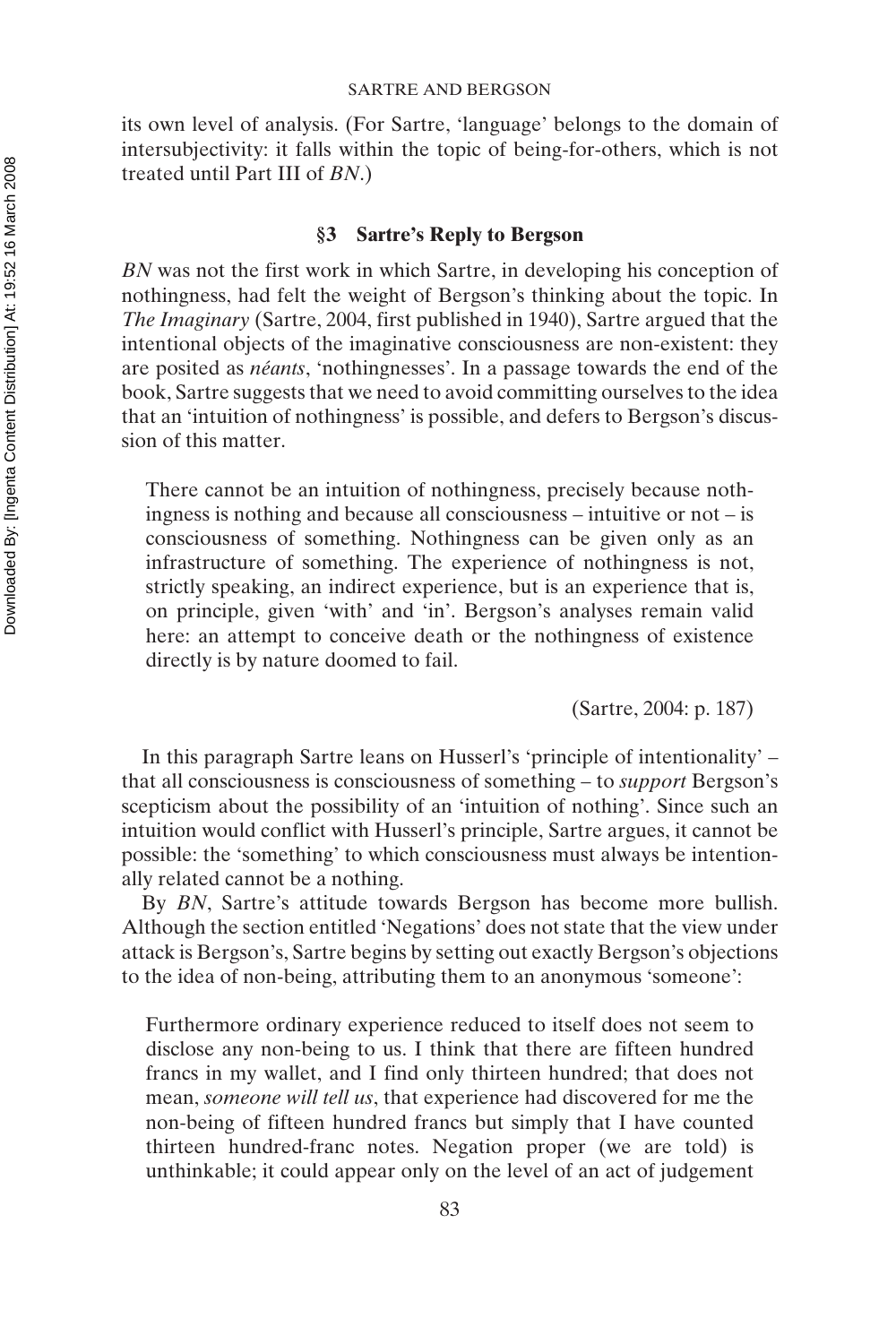by which I should establish a comparison between the result anticipated and the result obtained.

(*BN*, p. 6; my italics)

As Sartre sums it up, this view makes two claims, both of which he wishes to discredit. First, that negative judgement is a 'subjective act' only, and does not correspond to a 'negative' reality: 'being-in-itself is full positivity and does not contain in itself any negation' (*BN*, p. 6). (However, although Sartre wishes to reject this 'subjectivist' reduction, his own view makes an apparent concession to it, which he acknowledges early on in the discussion: 'It is evident that non-being always appears within the limits of a human expectation' (*BN*, p. 7). We will return to this concession, whose precise import is unclear.) Second, that there is no distinctive phenomenon denoted by the term 'nothingness' (*le néant*): 'ordinary experience reduced to itself does not seem to disclose any non-being to us' (*BN*, p. 6). But, this line of thought continues, if the term does not refer to anything directly 'disclosed' to us, we can understand it instead as referring to the abstract idea of a negative judgement, perhaps the form that such judgements share: 'A propositional function of the type, "X is not"' (*BN*, p. 6). An implication of this second claim, of course, is that our idea of nothingness is derived from the idea of negative judgement.

The purpose of Sartre's famous example of looking for Pierre in the café is to falsify this implication: Sartre believes that it illustrates a case in which a negative judgement is 'conditioned' by non-being, rather than the other way round (*BN*, p. 45). In suggesting that this example illustrates the possibility of an *intuition* of Pierre's absence, Sartre appears not only to be disagreeing with Bergson, but to reject the Bergsonian caution in relation to the idea of 'an intuition of nothing' that, in *The Imaginary*, he had respected:

At first sight it seems absurd to speak here of intuition since to be exact there could not be an intuition of nothing and since the absence of Pierre is this nothing. Popular consciousness, however, bears witness to this intuition. Do we not say, for example, 'I suddenly saw that he was not there.'

 $(BN, p. 9)^5$ 

Sartre's attitude here may seem puzzling. His earlier reason for following Bergson's caution about an 'intuition of nothing' was, we saw, connected with his belief in Husserl's principle of intentionality. But this principle is strongly reaffirmed in *BN*: indeed, it plays an important role in Sartre's Introduction to the book, in establishing the necessity of transphenomenal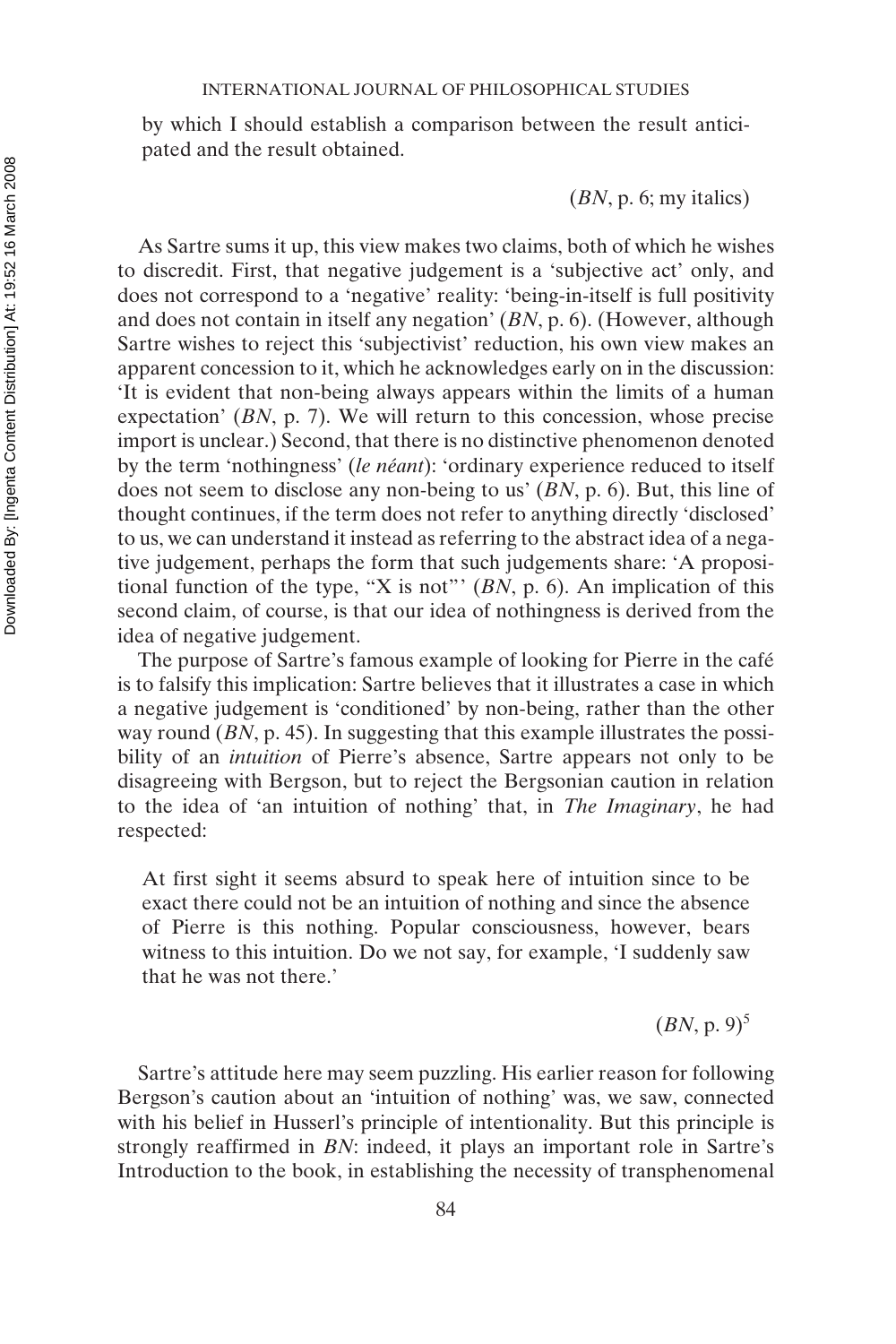being. How, then, can Sartre now allow that we can be intentionally related to 'nothing', rather than 'something'?

In fact, Sartre finds a way of reconciling these ideas. His brilliant solution is to take on, from Gestalt psychology, an account of perception that emphasizes the structured, organized nature of the perceptual field. If, as Gestalt theory holds, all visual experience involves a 'figure' that stands out against a 'ground', Pierre's *absence*, in this example, is the figure. Here the figure is a void: it stands out, against the ground of the café, as an anticipated but *missing* presence; it is like a promise of a presence that, before the searching eyes of his friend, continually fails to materialize. So Sartre can maintain the possibility of an 'intuition of nothing' without betraying Husserl's principle: Pierre's friend is intentionally related to 'something', to his *absence-in-this-café*. Sartre has found a way of admitting an experience of nothingness while respecting the constraint that he accepted in *The Imaginary*: that nothingness 'can be given only as an infrastructure of something'.

Sartre's account persuasively describes an important phenomenological difference, overlooked by Bergson. The experience of seeing that 'Pierre is not here' is *not* the same as the experience of seeing that 'All these people are here' – even if across the two cases the population of the café is identical. The second experience does not involve the flickering 'figure' that structures the former. Sartre's account of this perceptual event is consistent with the more general account of our being-in-the-world advanced in *BN* (and influenced by Heidegger), according to which our apprehension of reality is always informed by our particular aims and preoccupations. Pierre's absence is made salient – for his friend – by the expectation that he will be there.

Sartre's thought experiment and the theory of perception that it deploys present a forceful challenge to Bergson's scepticism about negative 'intuition'. Moreover, Sartre's alternative brings into view the connection between what a philosopher will think about the possibility of intuiting nothingness and their wider account of the relation between the perceiving subject and reality. At least for the purposes of his argument about nothingness, Bergson appears to hold that 'objective' reality appears in the same way to all human observers, in relation to which our differing 'subjective' expectations about it can be contrasted. (Recall Bergson's claim, quoted earlier, that the idea of partial nothingness implies 'on the subjective side a preference, on the objective side a substitution and is nothing else but … an interference between this feeling of preference and this idea of substitution' (Bergson, 1998: p. 282).) Sartre, instead, proposes a 'theory-laden' account of perception, such that our expectations about what we are going to see make a difference to what we in fact *do* see.

Whatever contrast between 'subjective' and 'objective' Sartre intends, it is not the *same* contrast as Bergson's. And we can see Sartre's repudiation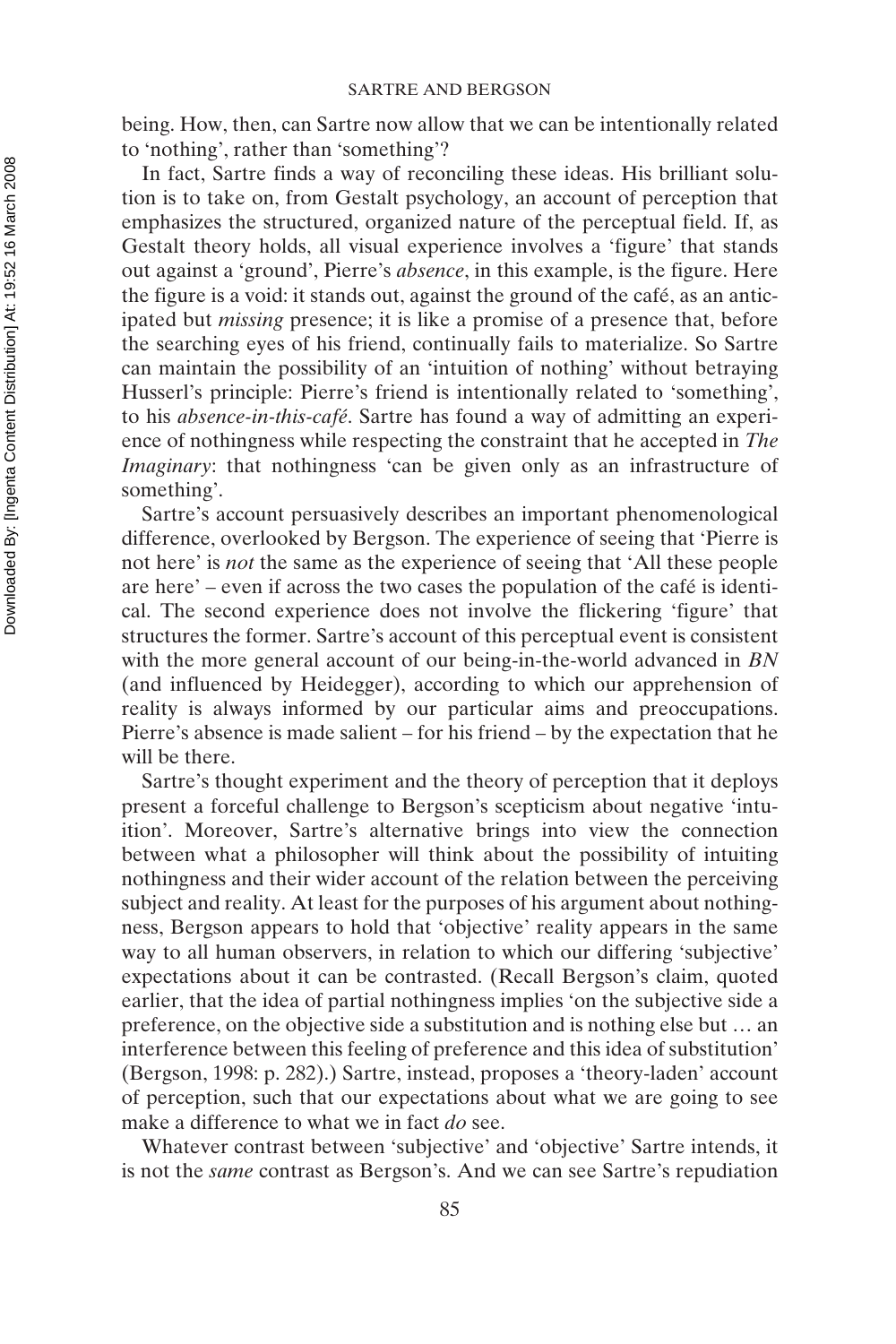of Bergson's concept of objectivity as a reason for the concessive remark that we noted earlier: 'It is evident that non-being always appears within the limits of a human expectation' (*BN*, p. 7). If the appearance of nonbeing – Pierre's absence – is always conditioned by human expectation, that is because *all* appearances are conditioned in that way. (Sartre does not put the point in this way because, I think, he wants at this stage to focus just on nothingness. But it would be compatible with a great deal else that he says to put it that way.)

So far, then, we have a powerful Sartrean case, resting on phenomenological considerations about the way in which we encounter the world, against Bergson's claim that it is impossible to have an 'intuition of nothing'. And this can be appreciated independently of the ontological ambitions with respect to 'nothingness', mentioned earlier, that lead Sartre to push beyond these insights, into claims that are far less tenable. Let us turn now to Sartre's response to the other problem he considers – the 1,500 francs – and his challenge to Bergson's claim that all negative judgements can be converted into affirmative ones.

We believed for a moment that the negation could arise from the comparison instituted between the result anticipated and the result obtained. But let us look at that comparison. Here is an original judgement, a concrete, positive psychic act which establishes a fact: 'There are 1300 francs in my wallet.' Then there is another which is [again, no more than] an establishing of fact and an affirmation: 'I expected to find 1500 francs.' There we have real and objective facts, psychic and positive events, affirmative judgements. Where are we to place negation?

 $(BN, p. 11)^6$ 

Sartre is claiming here that Bergson's 'conversion' into affirmative judgements does not work. It fails to record, as the negative judgement does, the negative 'fact': that there *are not* (as I had thought) 1,500 francs in my wallet. For that negative content to be recorded, something further would need to be added to the affirmative judgements. One might add, for example, 'the 1,300 francs are not what I expected' – but then one reintroduces negation. Or if one tries, instead, to avoid negative vocabulary, by emphasizing that 'there are *only* 1,300 francs', it looks as if one has simply got rid of *explicit* negative vocabulary ('not'), but not of the implicit negative meaning ('only' means 'no more than'). Sartre's rejection of the possibility of a genuine elimination of the negative meaning is reminiscent of Bertrand Russell's defence, twenty-five years earlier, of 'negative facts' in the period of his logical atomism.7 Bergson's attempt to rewrite negative judgements as affirmative ones, Sartre suggests, either leaves some essential content out, or merely disguises it.<sup>8</sup>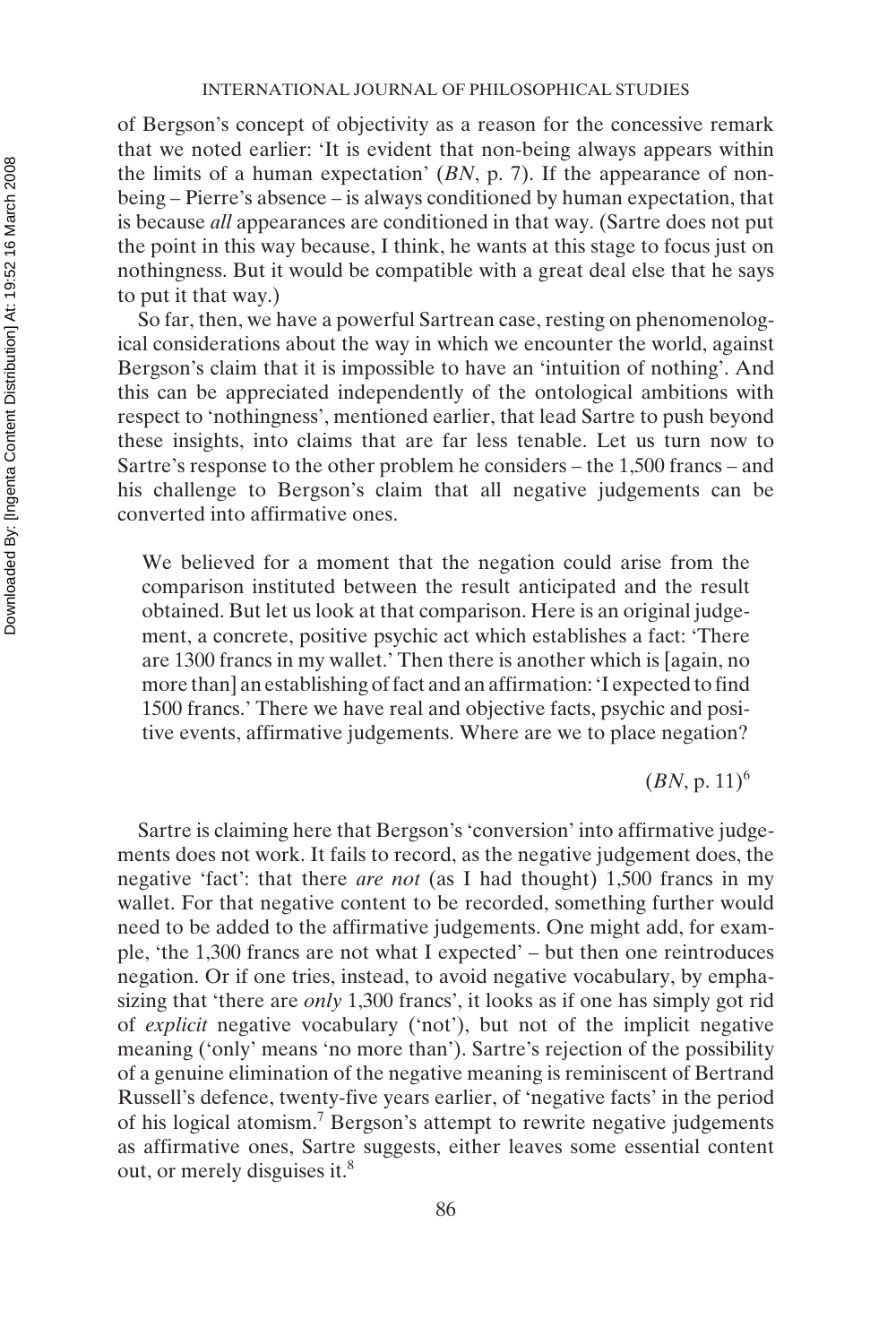Sartre's anti-Bergsonian line of thought is compelling, and casts strong doubt on what we might think of as Bergson's 'affirmativist' prejudice.<sup>9</sup> Sartre's defence of negative judgements against Bergson's reductionism, however, does not stop there. As mentioned earlier, he argues in addition that negative judgements, far from giving rise to a (pseudo-) concept of nothingness, are (except when they are false) *founded* on nothingness, or non-being.

It is with this line of thought – accounting for 'nothingness' at the ontological or metaphysical level – that Sartre, clearly and heavily influenced by Heidegger, runs into difficulty.10 In vindicating Sartre's *phenomenological* account of the possibility of an intuition of nothingness, we did not need to dwell on the Heideggerean *ontological* claim into the service of which he presses the example: that is, that nothingness is at the origin of negative judgement, rather than the other way round. (Pierre's absence as 'intuited' by his friend is supposed in this way to precede, by grounding, the judgement that 'Pierre is not here.') The same ontological agenda is involved in the case of the 1,500 francs: Sartre believes that negative judgements must themselves be grounded – and they cannot be grounded, he thinks, on *being*. Thus he rejects a possible position according to which 'being' grounds all judgements about it – affirmative and negative ones – *equally*. Rather, Sartre insists, negation involves us in a different relationship to being from affirmation: 'negation is a *refusal* of existence', and 'negation … must *tear us away* from this wall of positivity which encircles us' (*BN*, p. 11; my italics).

We encounter here the attempt to ontologize or substantivize nothingness about which critics have complained. Sartre moves beyond phenomenologically persuasive descriptions of 'negative' experience to advance further, paradoxical, claims about the *ground* of such experience. To a persuasive account of the 'haunted' café, experienced in terms of the flickering 'figure' that structures the perception of Pierre's expectant friend, Sartre adds, as it were, the existence of the *ghost* (in the shape of Pierre's non-being). And, in the case of the 1,500 francs, he moves from a claim about the irreducibility of the negative content in the judgement that 'the 1,500 francs are not in the wallet' to the claim that the basis of this judgement is the 1,500 francs (that are missing) in the wallet.<sup>11</sup>

Moreover, although Sartre uses the terms 'objective', 'subjective' and 'real' in his discussion, their meaning, within his philosophical framework, is obscure.12 As has often been noted, Sartre's conception of being-in-itself (of being as it is, or would be, independently of human consciousness of it) is of no help here.13 Being-in-itself, according to Sartre, lacks any determinacy, as it is wholly undifferentiated: 'Transition, becoming … all that is forbidden on principle. For being is the being of becoming and due to this fact it is beyond becoming. It is what it is…. It knows no otherness' (*BN*, p. xlii). If objective reality is something about which humans are able to judge, it cannot be equated with being-in-itself, which is 'beyond affirmation'.14 The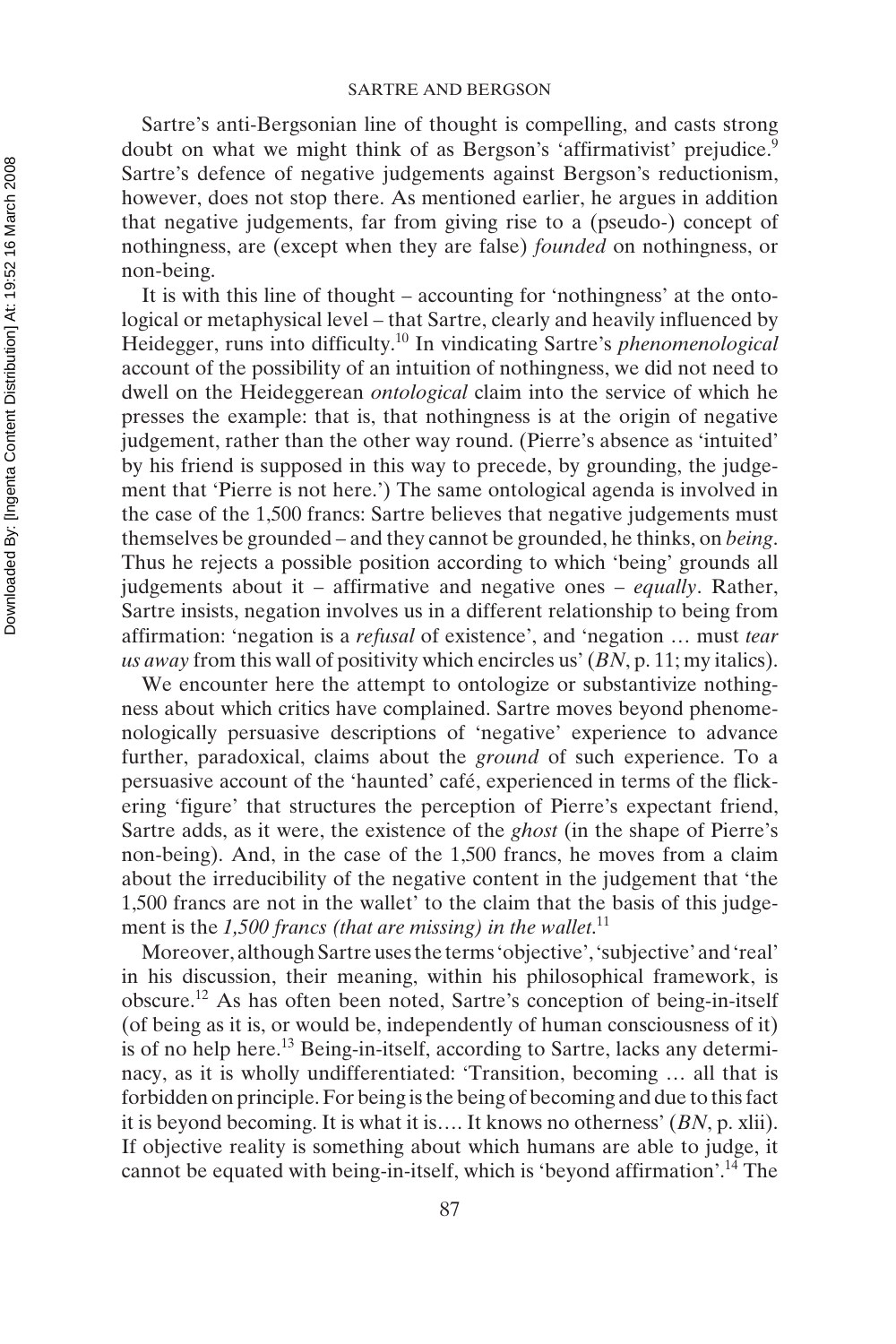articulation of being arises only with its relationship to consciousness (beingfor-itself), with the advent of a human world. But if human consciousness is the source of *all* determination, how are we to distinguish between subjective and objective apprehensions of reality? An obvious suggestion, supported by some aspects of the role Sartre attributes to the Other, is to equate objectivity with intersubjective agreement. But this would prevent Sartre from asserting, as he does, that the 'objective fact' of Pierre's absence in the café has a foundation in reality that judgements such as 'Wellington is not in the café' lack.

Sartre's claim that being owes its determinations to human consciousness also undercuts his claim that it is specifically *negation* that 'tear[s] us away from this wall of positivity': once we have reached the level at which *any* judgement about reality is made, we have already breached the 'wall of positivity', by articulating it. Contrary to the asymmetry that Sartre tries to establish, affirmative and negative judgements are on a par here.

Thus, while Sartre is right to suggest that the distinction made between subjective and objective elements in Bergson's account of nothingness is not the only option, his own treatment of the subjective/objective distinction leaves a shortfall.15 In consequence, the connection that Sartre does wish to make between non-being and the human perspective – expressed in his concessive claim that 'non-being always appears within the limits of a human expectation' (*BN*, p. 7) – is not, if we take it as a contribution to the question about non-being's *objectivity*, satisfactorily explained.16

These difficulties with Sartre's account have been pointed out by others, and I do not intend to discuss them further here. My aim has been to draw attention to the more neglected cogency of his case against Bergson. If his own account of nothingness is fraught with difficulty, Sartre has nonetheless provided some good reasons to reject Bergson's 'affirmativism'. Perhaps, like many philosophers, he was more gifted as a critic than as a creator.

# **§4 'Whence Comes it, and How can it be Understood, that Anything Exists?' (Bergson, 1998: p. 275)**

This is a question that troubles Bergson, and that lies behind his reductive account of nothingness. In this section I step back from the detail of that account in order to consider the wider concern that motivates it. Bergson's attitude towards the problem of the origin of existence can then be compared with Sartre's. The comparison shows up some important aspects of Sartre's thinking where he appears to be following a Bergsonian precedent. If so (and here I only point out their convergence), the importance and extent of Sartre's debt to Bergson are confirmed. Even the paradoxical ontology that Sartre assigns to nothingness may owe something positive to Bergson's influence: Sartre disagrees with Bergson's treatment of nothingness, but seems nonetheless to have learned from it.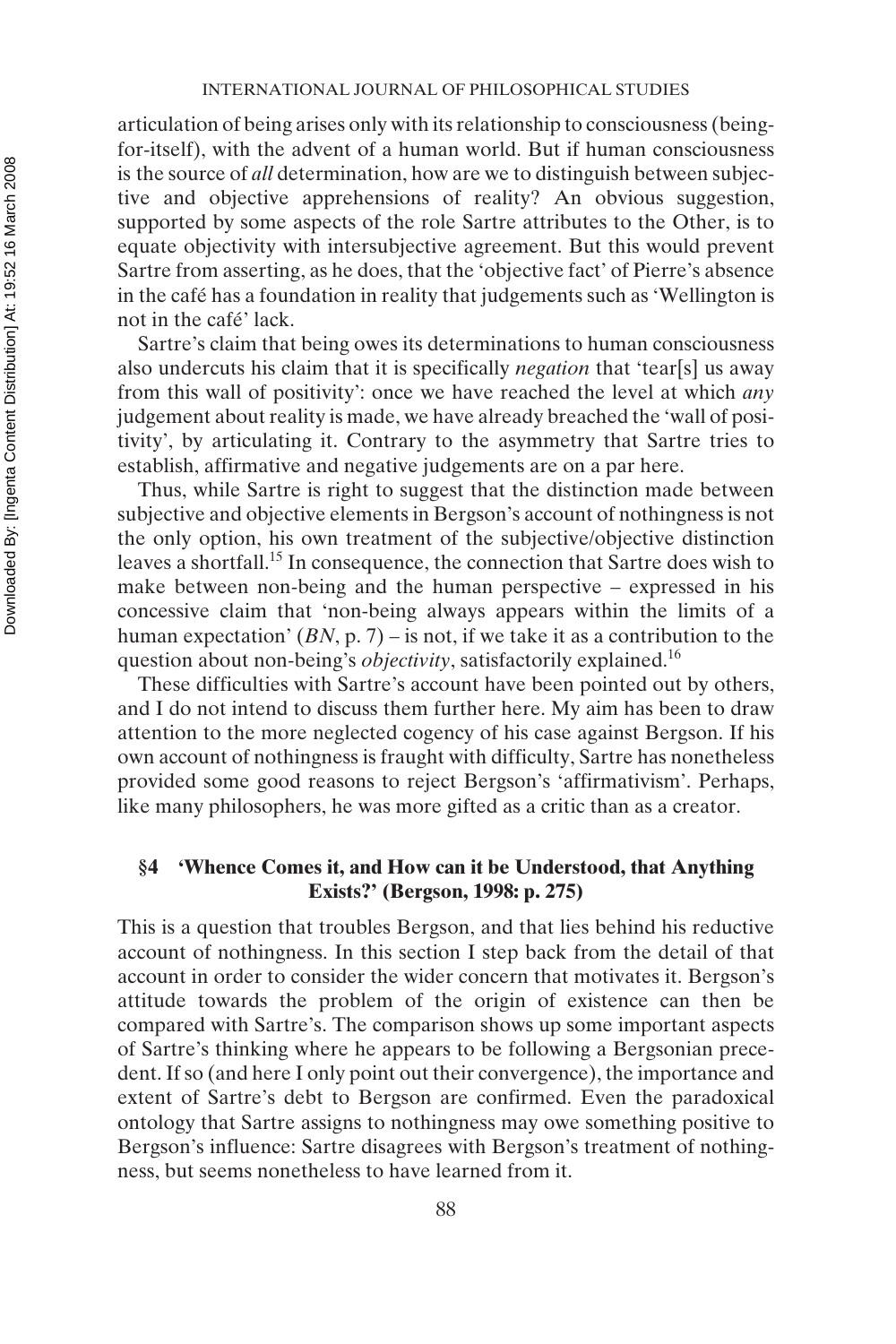I will indicate, and briefly consider, three topics on which Sartre's thinking can be brought into relation with – and is perhaps informed by – the philosophical positions that constitute the background to Bergson's discussion of nothingness: (i) contingency, (ii) the legitimacy of metaphysical questions and (iii) the ontology of nothingness.

(i) Bergson makes it clear that the need to demystify the idea of nothingness arises at least in part from its contribution to another 'mystery' that has puzzled philosophers: the question about the origin of existence quoted in the title of this section. Because of the connection between the idea of nothingness and this metaphysical question, there is more at stake in the enquiry into the former than may at first appear:

Philosophers have paid little attention to the idea of the nought. And yet it is often the hidden spring, the invisible mover of philosophical thinking. From the first awakening of reflection, it is this that pushes to the fore, right under the eyes of consciousness, the torturing problems, the questions that we cannot gaze at without feeling giddy and bewildered.

(Bergson, 1998: p. 275)

In Bergson's view, the metaphysical question arises as a problem only if one presupposes the validity of the idea of nothingness. If one thinks it intelligible that there could 'be' nothingness, one will naturally want to know how being arises, how it manages to 'fill' the emptiness or void, how it makes its 'conquest over nought' (Bergson, 1998: p. 276). And if one accepts the legitimacy of *that* question, then some accounts of being will be ruled out. In particular, Bergson believes that his own philosophy of duration (*la durée*) will appear to be inadequate, insofar as it fails to establish (or even aspire to establish), that duration – a psychological reality – must *necessarily* exist. Bergson thinks that if one accepts the requirement that an adequate account of being must show how it can 'drive out' nothingness, one will need to rule out any non-necessary being. Only existents of some 'logical' type will  $do.<sup>17</sup>$ 

If I ask myself why bodies or minds exist rather than nothing, I find no answer; but that a logical principle, such as  $A = A$ , should have the power of creating itself, triumphing over the nought throughout eternity, seems to me natural.

(Bergson, 1998: pp. 276–7)

For Bergson, then, an illusory belief in the idea of nothingness lends a spurious difficulty to a metaphysical question that, in turn, wreaks further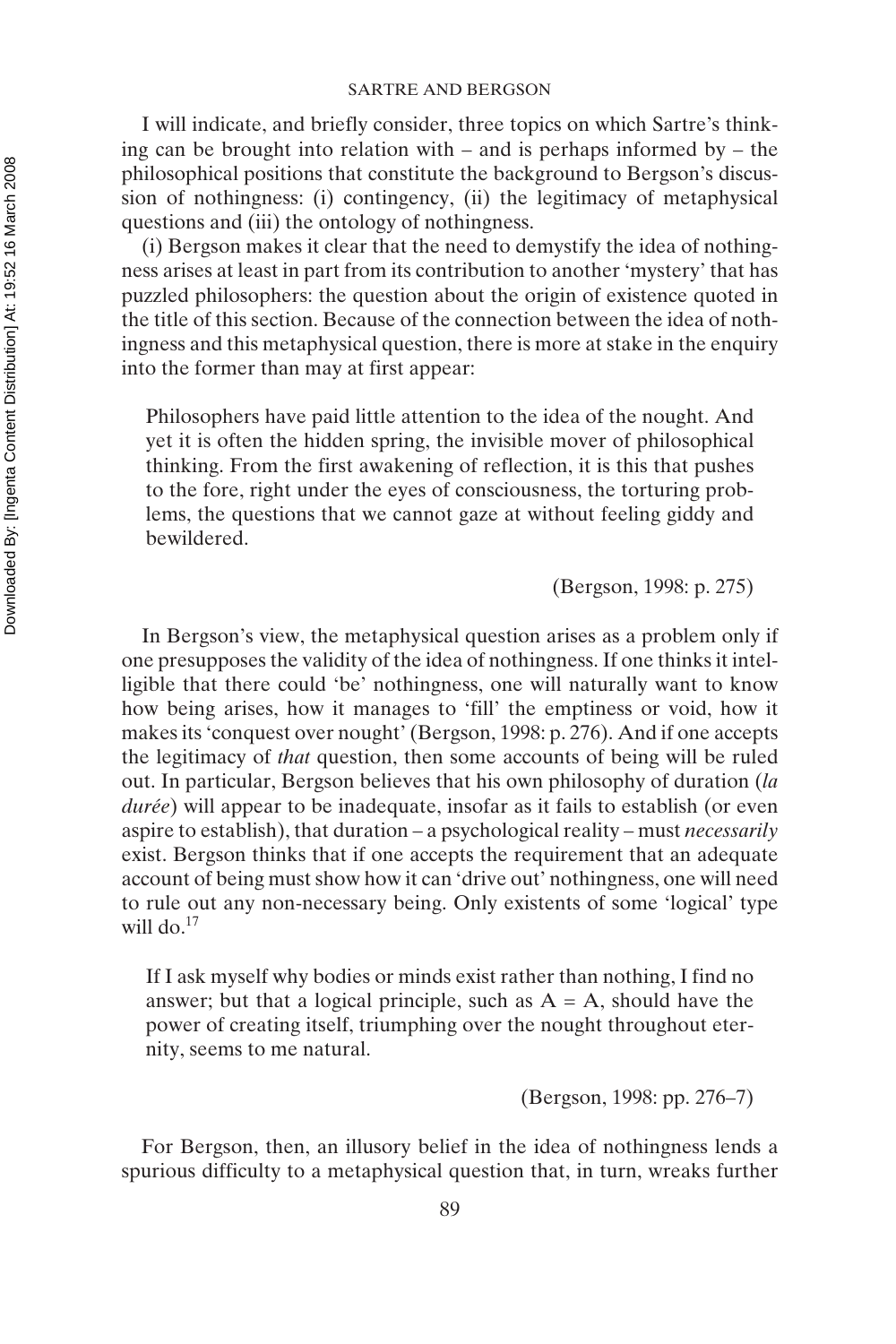damage on our philosophical understanding by leading us to rule out, in the light of its requirements, the correct account of reality. (As mentioned earlier, it is a merit of Bergson's own account of reality that it can explain, in its own terms, how these illusions arise: by dint of the intellectual distortion that often arises when we import 'into speculation a procedure made for practice' (Bergson, 1998: p. 273).)

Bergson is concerned, then, to reject an entrenched perspective from which the assertion of the *contingency* of existence appears problematic. This concern anticipates Sartre's conviction, from his earliest philosophical writings, of the same contingency, and his (frequently hostile) repudiation of systems of thought – especially religious ones – that incorporate necessity and/or finality within their account of worldly existence. In some of Sartre's pre-*BN* works, contingency is even more central a theme than freedom. His novel *Nausea*, published in 1938, had the working title 'A Factum on Contingency', and the nausea that it describes is occasioned precisely by the realization of the brute, unjustifiable and contingent fact of being.<sup>18</sup>

In *BN*, Sartre declares that both types of being (being-for-itself and being-in-itself) whose concrete synthesis the book examines are contingent (and he continues to connect the apprehension of this fact with the experience of nausea).<sup>19</sup> However, Sartre rejects the traditional way of understanding contingency: the claim that being-in-itself is contingent should not be understood as equivalent to the claim that it 'might have been otherwise'. Rather, its contingency consists in the 'brute fact' that there *is* being-initself. Relative to any explanatory schema, it is *de trop* and cannot be derived from anything else.

Being-in-itself is never either possible or impossible. It is. This is what consciousness expresses in anthropomorphic terms by saying that being is superfluous … that is, that consciousness absolutely cannot derive being from anything, either from another being, or from a possibility, or from a necessary law. Uncreated, without reason for being, without any connection with another being, being-in-itself is *de trop* for eternity.

(*BN*, p. xlii).

(ii) Like Bergson, Sartre believes that some metaphysical questions are illegitimate. In particular he argues, in the Introduction to *BN*, that questions about the origin of being-in-itself often wrongly presuppose the applicability of the concepts of 'activity' and 'passivity'. This false presupposition invalidates all 'creationist' hypotheses about the in-itself, whether they hypothesize either that God created it (which, Sartre says, would imply its passivity), or that it is self-created (and hence 'active'). The consequence of Sartre's restriction of the applicability of a great many concepts to the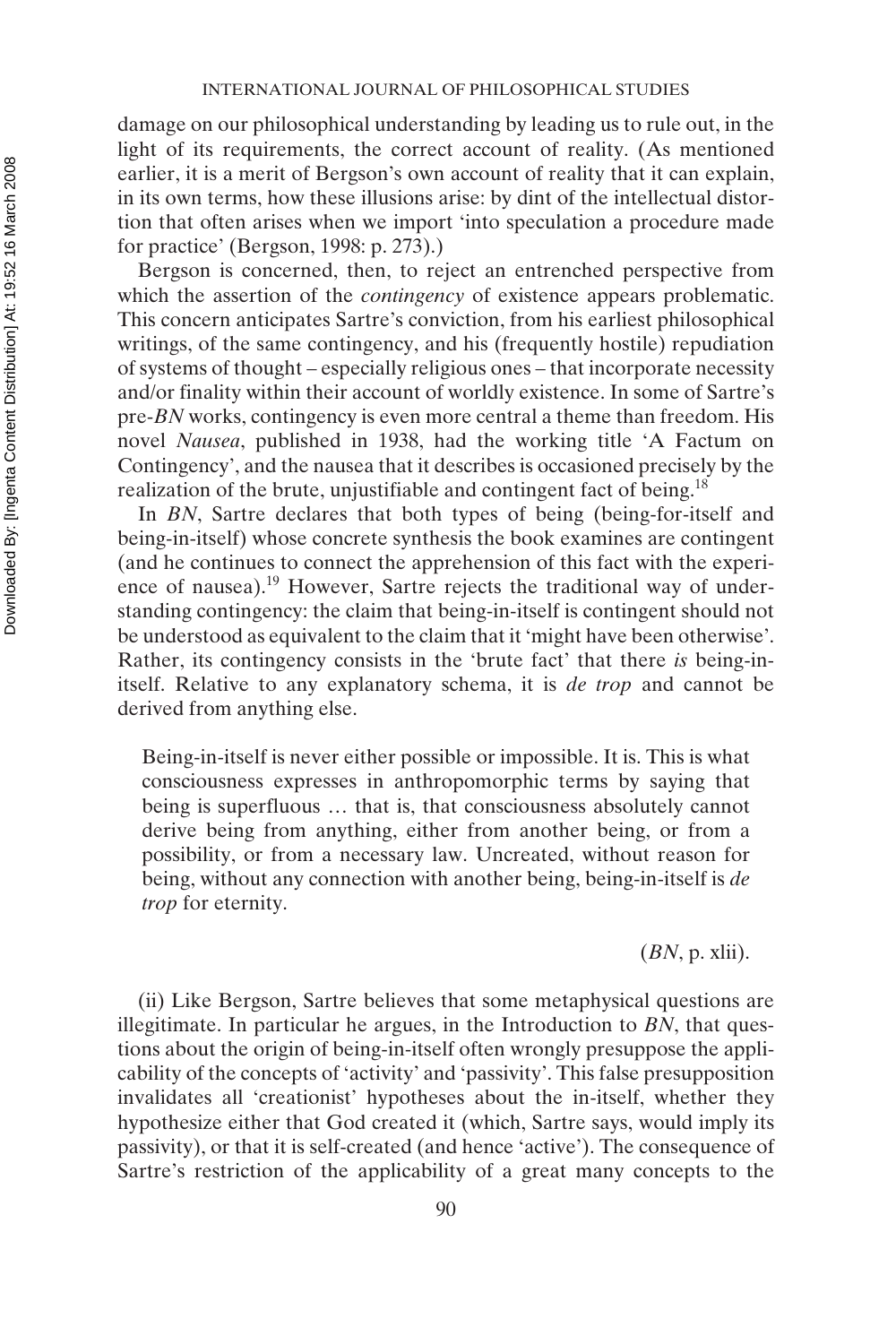domain of the for-itself is that very little *can* be said about the in-itself, considered in isolation: Sartre's affirmation of its contingency sits alongside, rather than in conflict with, a sense of its inexplicability.

In his Conclusion to *BN*, Sartre returns to the topic of the two 'types of being' in order to consider some 'metaphysical implications', and he picks up the line of thinking begun earlier: care is needed, he claims, to avoid asking invalid questions. Sartre rules out all 'why' questions about being-in-itself, arguing that all 'whys' presuppose the existence of the for-itself and can't, therefore, be applied to being-in-itself in isolation.

Sartre's argument for dismissing certain metaphysical questions as 'devoid of meaning' is similar in structure to Bergson's: both claim that the acceptability and intelligibility of some questions are context-dependent. While Bergson identifies an unjustified transition from a practical to a 'speculative' use of reason, Sartre sees in these questions an unacceptable attempt to remove them from the framework in which alone they make sense: 'all … "Whys" in fact are *subsequent* to being and presuppose it' (*BN*, p. 619; my italics). Neither Bergson's 'nothingness' nor Sartre's 'why' can properly figure in questions about the origin of being.

(iii) As we have seen, although Sartre, like Bergson, dismisses some metaphysical questions as misconceived, he does not follow Bergson in dismissing the idea of nothingness. Even so, albeit by a different argumentative route, Sartre converges with Bergson in denying that there is any need to show how being manages a 'conquest' over nothingness. For Sartre, such a requirement distorts, by inverting, the relationship between being and nothingness: nothingness is *parasitical* on, and so cannot 'pre-exist', being.

Sartre's objections to the derivative status, in relation to judgement, that his opponents (including Bergson) assign to nothingness can cause one to lose sight of the fact that he believes that nothingness *is* secondary in relation to being. It is important to notice Sartre's adherence to these two doctrines, which pull him in opposite directions: on the one hand, the reality of nothingness, which can lead him into its reification; on the other, its *nonbeing*, which requires it, parasitically, to batten off being. This second doctrine reminds us why Sartre needs to *add* the term 'Nothingness' to 'Being' in the title of his book (nothingness is not a sub-class of being), but also raises the bewildering question of what has been added. Hence the familiar puzzle over whether Sartre counts as a dualist, if one term of the putative dualism does not even exist.

Sartre accuses Hegel of overlooking this essential asymmetry. For Sartre, Hegel's error is to portray nothingness (or non-being) as a counterpart, a symmetrical 'opposite', to being.<sup>20</sup> Rather, Sartre insists, being has priority over nothingness, both logically and metaphysically: nothingness consists only and always in the negation of some particular existent. (Sartre observes that language reflects this fact: 'language furnishes us with a nothingness of *things* and a nothingness of human beings' (BN, p. 15).)<sup>21</sup> Hegel wrongly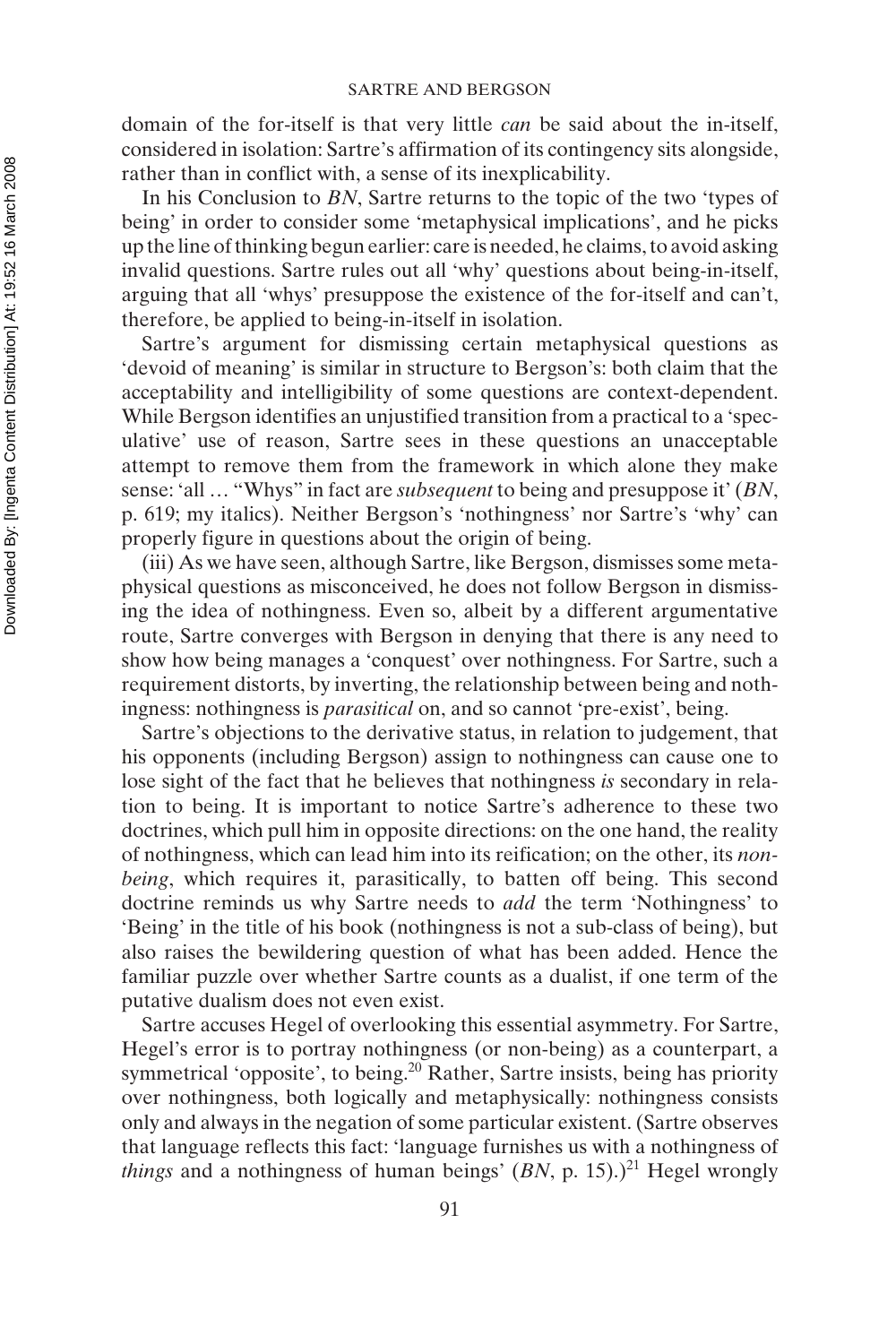characterizes being and non-being as equally abstract 'contraries': 'In a word, we must recall here against Hegel that being *is* and that nothingness *is not*' (*BN*, p. 15).

Sartre's disagreement with Bergson about nothingness is subtler and more complicated than may at first appear. This shows up in the fact that Bergson and Sartre are often classed *together* as anti-Hegelians with respect to nothingness. It may even be that, in addition to provoking his dissent, Sartre's encounter with Bergson's treatment of nothingness helped to propel him towards his firmly anti-Hegelian position. That mixture of appropriation and opposition would be in keeping with Sartre's typical reaction to his philosophical predecessors.22

*University College London, UK*

#### **Notes**

- 1 Bergson's arguments about nothingness in *Creative Evolution* were also published separately, as a self-standing article, in the *Revue Philosophique* for 1906, which makes it still more likely that it was these that Sartre had come across – either within the book or in the philosophical journal.
- 2 The following passage provides an example of the use of the concept of nothing that critics have attacked (the italicized words in particular). Here Sartre puns on the word 'nothing', arguing that 'it' can make a difference to how things are, rendering determinism false.

If we consider the prior consciousness envisaged as motivation, we see … evidently that nothing has just slipped in between that state and the present state. There has been no break in continuity…. Neither has there been an abrupt interpolation of an opaque element to separate prior from subsequent…. Nor is there a *weakening* of the motivating force of the prior consciousness; it remains what it is, it does not lose anything of its urgency. *What separates prior from subsequent is precisely nothing. This nothing is absolutely impassable, just because it is nothing; for in every obstacle to be cleared there is something positive which gives itself as about to be cleared*.

(*BN*, pp. 28–9; my italics)

- 3 In response to a question raised by an anonymous referee for this journal, and in case other readers have the same concern, I need to emphasize that I am isolating Sartre's anti-Bergsonian claims and purposes in *BN* from other claims that he makes about nothingness, and other ends for which the concept is elaborated (the most important of which is, of course, to establish the existence of human freedom). I see nothing illegitimate in this separation, and am certainly not suggesting that Sartre would have been content to make only those anti-Bergsonian claims that I pick out for attention here. Were it to be alleged that this separation overlooks the unity of Sartre's concept of nothingness, my reply would be to deny that the concept possesses any such indissoluble unity.
- 4 This reply to the opponent's claim, although interesting, sidesteps the challenge: instead of considering whether negative *ideas* might be symmetrical with positive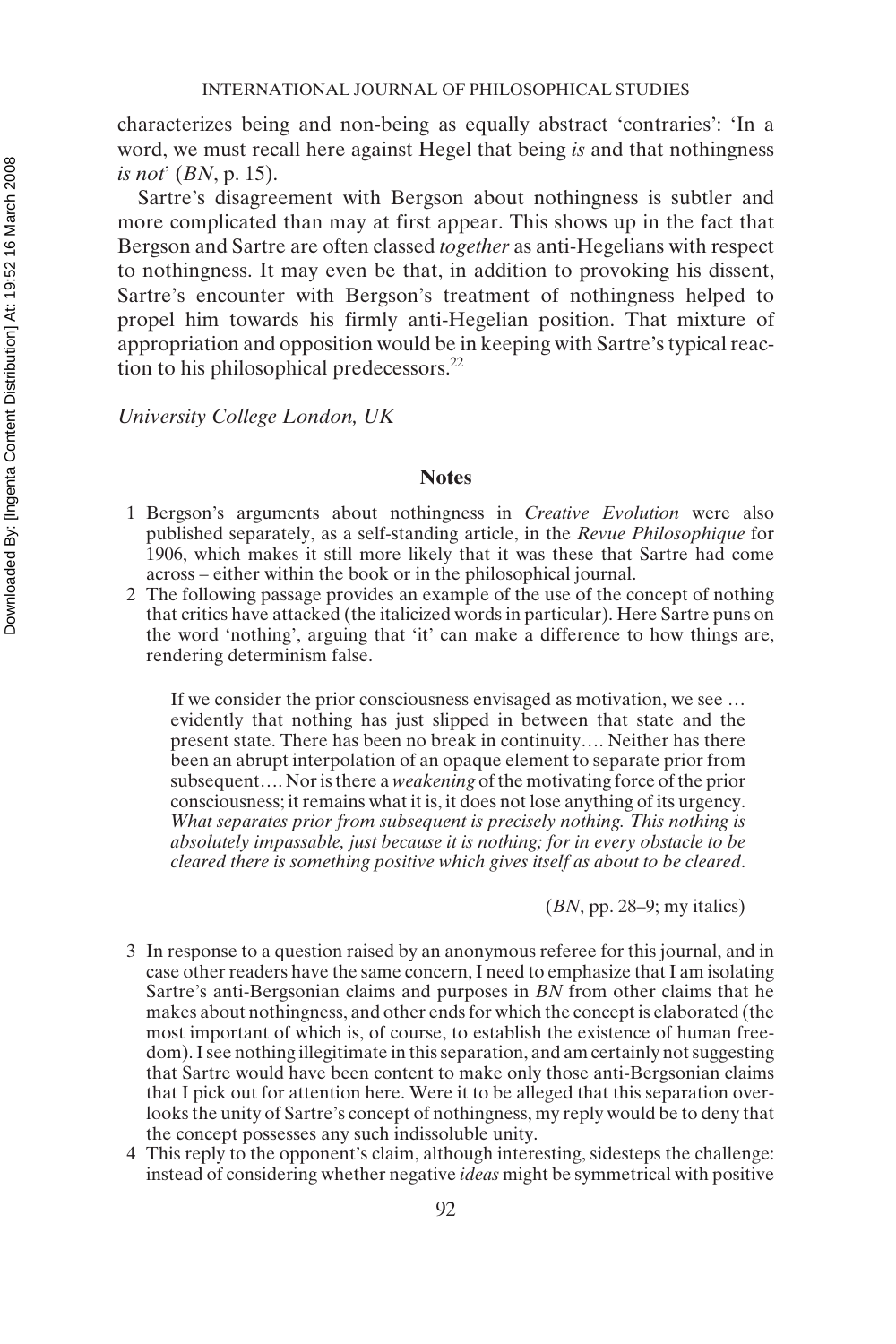### SARTRE AND BERGSON

ones, Bergson discusses what is involved in *utterances* of negative *judgements*. It is worth noting though that the 'intersubjective' dimension of negation is something that Sartre, in his discussion, largely ignores. Robert Stone (1981) criticizes Sartre for neglecting this dimension too, in his account of bad faith, but also draws attention to the fact that Sartre begins his discussion of that topic by noting the existence of 'men (e.g. caretakers, overseers, gaolers,) whose social reality is uniquely that of the Not, who will live and die, having forever been only a Not upon the earth' (*BN*, p. 47).

- 5 This rhetorical question appears to be a wholesale borrowing from Heidegger's lecture 'What is Metaphysics', in which Heidegger approaches this question by asking: 'What about this nothing? Is it an accident that we talk this way so automatically? Is it only a manner of speaking – and nothing besides?' (Heidegger, 1929: p. 84). Heidegger's attempt in that lecture to show that nothing (*Nichts*) is more fundamental than negation clearly inspired Sartre's demonstration of the same conclusion. This may be a case of the type Lévy mentions: Heidegger's obvious influence eclipses Bergson's.
- 6 The square brackets indicate my revision of Barnes' English translation, which is faulty at this point.
- 7 In his lectures on 'The Philosophy of Logical Atomism' Russell considered an 'eliminativist' proposal about the interpretation of negative propositions advanced by Demos that is very similar to Bergson's, and rejects it: 'the suggestion offered by Mr Demos is that when we assert "not-*p*" we are really asserting that there is some proposition *q* which is true and is incompatible with *p*…. I find it very difficult to believe that theory of falsehood. You will observe that in the first place there is this objection, that it makes incompatibility fundamental … which is not so very much simpler than allowing negative facts' (Russell, 1918: pp. 68–9).
- 8 Sartre makes exactly this point (although not explicitly against Bergson) a page before he introduces the 1,300 francs. Here he considers the reductive claim that a negative answer to the question 'Is there any conduct which can reveal to me the relation of man with the world?' does not reveal the non-being of such a conduct, but rather 'that the conduct sought is a pure fiction'. Sartre denies that the reduction is genuine: 'to call this conduct a pure fiction is to disguise the negation without removing it. "To be pure fiction" is equivalent here to "to be only a fiction"' (*BN*, p. 5).
- 9 I borrow the term 'affirmativist' from Juliette Simont (1998: p. 35). Simont mentions a tradition, or school, of 'affirmative' thinkers in which philosophers have often placed Bergson: Leibniz–Spinoza–Nietzsche–Bergson–Deleuze. Of course the 'affirmativism' of these thinkers varies hugely, but Simont's remark invites reflection on the many possible purposes and implications of an 'affirmativist' stance (and, equally, of the opposition to it).
- 10 As mentioned earlier, Sartre's way of presenting the problem of nothingness, as well as many of his formulations, borrows heavily from Heidegger's lecture 'What is Metaphysics?'. He plays down his debt to Heidegger, and plays up his differences, by only referring to that lecture in the later section of his chapter (IV) in which he states points of *disagreement* with Heidegger's conception of nothingness.
- 11 See Buchdahl (1961) for helpful discussion of these issues. (It is pointed out, for example, that it would be wrong to construe someone's claim that he hasn't had any food for days as the claim that he has been nourished by negative food (p. 173).)
- 12 Some examples of Sartre's use of this vocabulary are: his support for the claim that nothingness is 'the structure of the real', his denial that non-beings should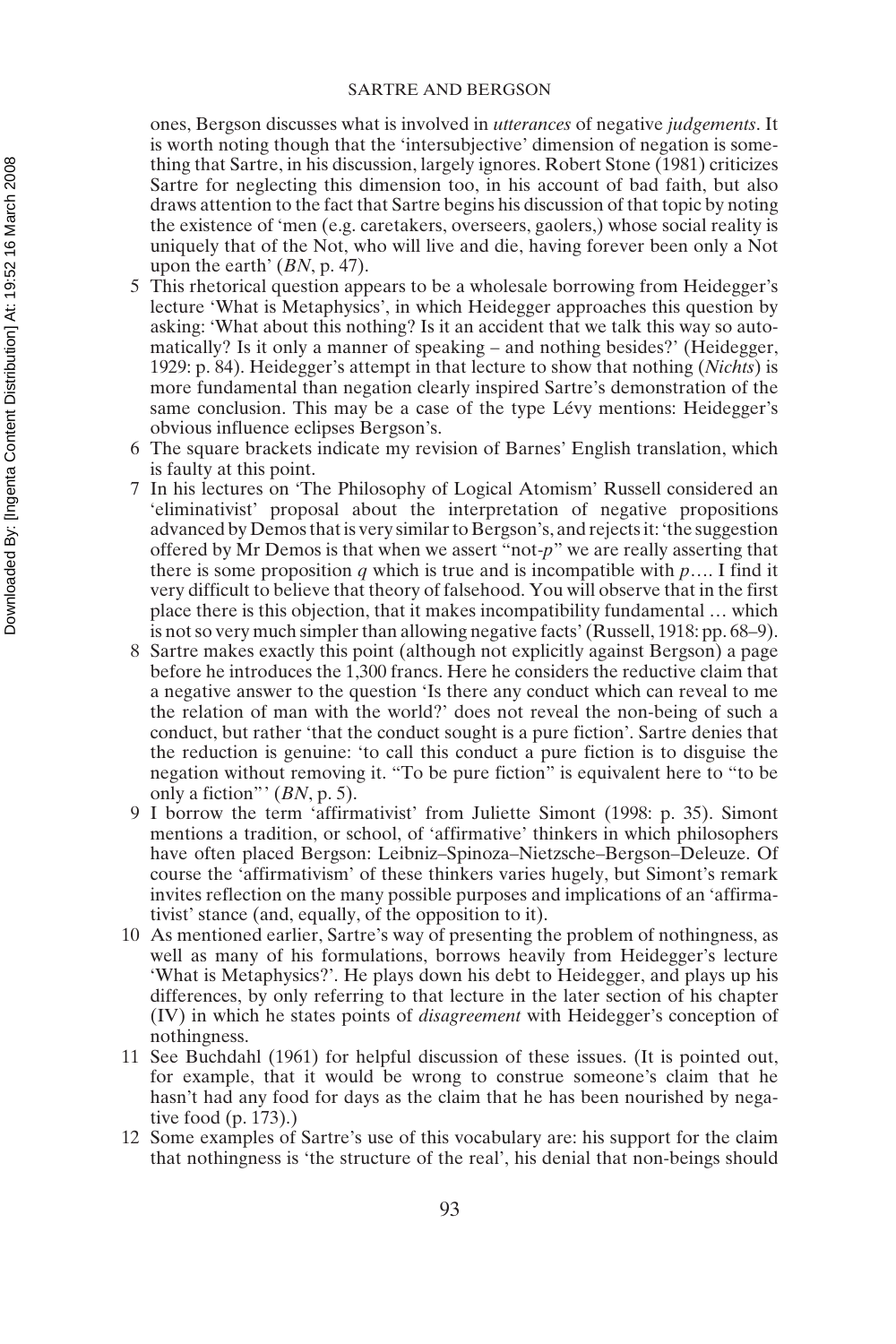be 'reduced to pure subjectivity' (both at *BN*, p. 7) and his description of the discovery of Pierre's absence as 'an objective fact' (*BN*, p. 10).

- 13 Pettit (1968) gives an illuminating account of these difficulties, and notes that 'the problem of the objective basis for the human world of change and variety … silently disturbs all Sartre's work' (p. 181).
- 14 Sartre confusingly sometimes writes 'being' when (as the context usually makes clear) he ought to put 'being-in-itself'. It is clear that in claiming that 'Being is equally beyond negation as beyond affirmation' (*BN*, p. xli), he means being-in-itself.
- 15 Wahl's (1946) hostile response to Sartre's account of nothingness makes much of the unsatisfactory definitions of the terms 'subjective' and 'objective'.
- 16 In the amplifying remarks that immediately follow this claim Sartre fails to clarify whether, by 'human expectation', he means the expectation of an individual, a wider community or humanity in general. He goes on to illustrate the point with the example of the 'negative' phenomenon of destruction. This, Sartre tells us, is relative to human consciousness because it is from that viewpoint that the preservation of towns, buildings and so on *matters*. (In the absence of these human interests, one might see an earthquake, say, merely as a redistribution of matter.) But if human consciousness is the source of all differentiation in 'being', it seems that there is nothing especially subjective or 'human' about phenomena such as destruction: earthquakes, houses, towns are all on the same footing. Or if they are not, Sartre needs to show why not, by introducing some more distinctions to explain how *within* an articulated and anthropocentric world, negative phenomena are more dependent on a human perspective than others. See Caws, 1984: pp. 68–9 for discussion of this point.
- 17 Here Bergson is surely over-reacting. After all, the question whose intelligibility he rejects is not asking why there *must* be existence, but why there *is* existence. So perhaps an answer that explained the origin of some contingent existence would suffice.
- 18 Even earlier, Sartre's posthumously published 'Carnet Dupuis', a notebook whose jottings date from 1930–1, shows his preoccupation with the topic.
- 19 'Being will be disclosed to us by some kind of immediate access boredom, nausea, etc.' (*BN*, p. xxiv).
- 20 In his discussion of Hegel, as elsewhere, Sartre shifts between the terms 'nothingness' and 'non-being', presumably to respect Hegel's preference for the latter term. But for Sartre's purposes, the terms are interchangeable.
- 21 Unfortunately, this point cannot successfully be made in English: in French, but not in English, there are different constructions ('ne … rien' and 'ne … personne') for 'things' and for 'people'. Hazel Barnes comments frostily that 'Sartre here has conveniently based his ontology on the exigencies of a purely French syntax' (Translator's Note, *BN*, p. 15).
- 22 Thanks to: the Department of Philosophy at University College London for the period of sabbatical leave during which this paper was written; Bruce Baugh and Vincent de Coorebyter for helpful orientation; and, especially, Sebastian Gardner for his numerous illuminating emails about Sartre.

#### **References**

Ayer, A. J. (1945) 'Novelist-Philosophers, V: Jean-Paul Sartre', *Horizon* 12(67): 12–26.

Bergson, Henri (1998) *Creative Evolution,* trans Arthur Mitchell, New York: Dover.